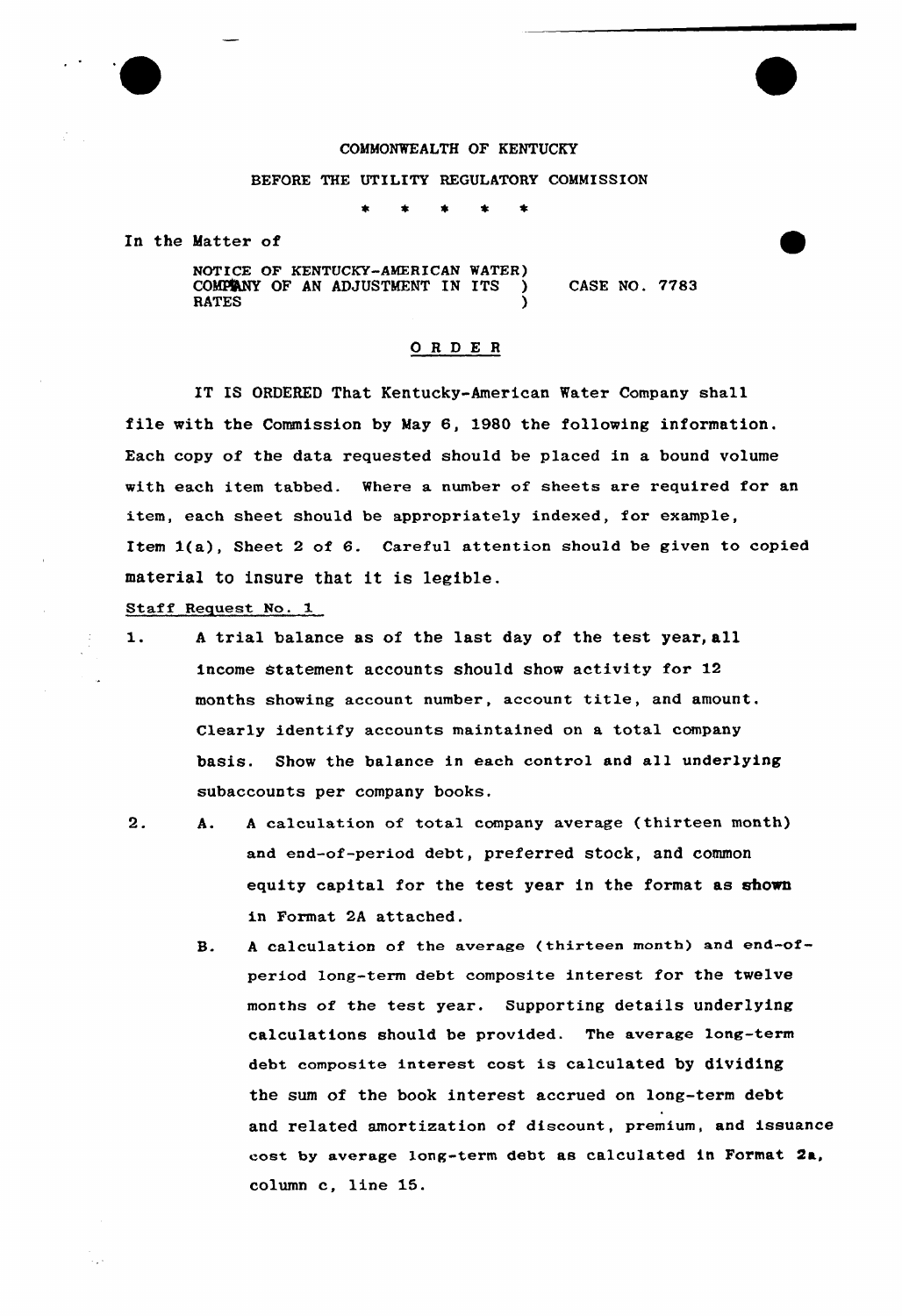



The following monthly balances and a calculation of the  $3.$ thirteen month average data for the test year operations.

- A. Plant in service
- B. Plant purchased or sold
- C. Property held fox future use
- D. Construction in progress--separate this ba1ance into CHIP that Interest During Construction is calculated on and other CWIP.
- E. Depreciation reserve
- F. Balance in accounts payable (applicable to material and supplies}\*
- 6. Unamortized investment credit-Pre-Revenue Act of 1971
- H. Unamortized investment credit-Revenue Act of 1971
- I. Accumulated deferred income taxes
- J. Balance in accounts payable applicable to amounts included in plant in service  $*$
- K. Balance in accounts payable applicable to amounts included in plant under construction\*
- L. Short texm borrowings
- М. Interest on short term borrowings (expense)
- Provide the following information for each item of property held for future use at the end of the test year:
	- A. Description of property
	- B. Location
	- Date purchased  $\mathbf{c}$ .
	- D. Cost

 $4.$ 

- Estimated date to be placed in service E.
- F. Brief description of intended use

 $*$ if actual is unavailable, give a reasonable estimate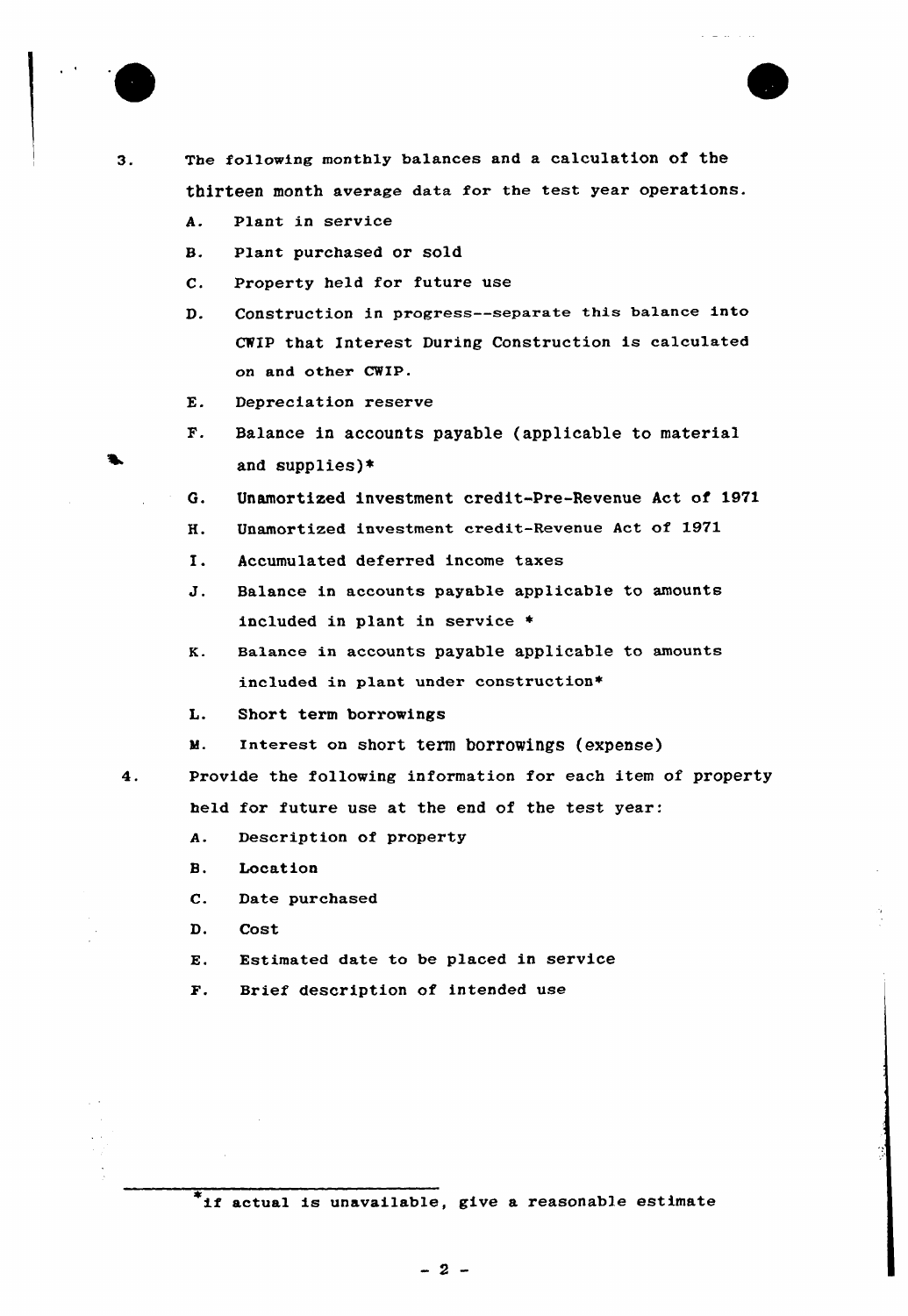

5. Schedules in comparative form showing by months for the test year and the year preceding the test year the balance in each plant and reserve account or subaccount included in the applicant's chart of accounts as shown in Format 5 attached. 6. The detailed work papers showing calculations supporting all accounting, pro forma, end-of-period, and proposed rate adjustments in the rate application to revenue, expense, investment, and reserve accounts for the test year and a complete detailed narrative explanation of each adjustment including the reason why each adjustment is required. Explain all components used in each calculation. Index each calculation to the accounting, pro forma, end-of-period, and proposed rate adjustment which it supports.

- 7. <sup>A</sup> schedule showing a comparison by month of the monthly ba1ances in the revenue accounts for the test year to the same month of the preceding year for each revenue account or subaccount included in the applicant's chart of accounts. Include appropriate footnotes to show the month each rate increase or rate change went into effect and the first month the full increase was recorded in the accounts. See Format 5.
	- A. <sup>A</sup> schedule showing a comparison of the monthly balances in the operating expense accounts for the test year to the same month of the preceding year for each account or subaccount included in the applicant's chart of accounts. See Format 5.
		- B. A schedule of total company employees and salaries and wages for the test year and each of the five calendar years preceding the test year as shown in Format 8B, Schedules  $1$  &  $2$  respectively
- 9. The following tax data for the test year for total company. and Kentucky operations.
	- A. Income taxes:
		- (1) Federal operating income taxes deferred accelerated tax depreciation

 $-3-$ 

8.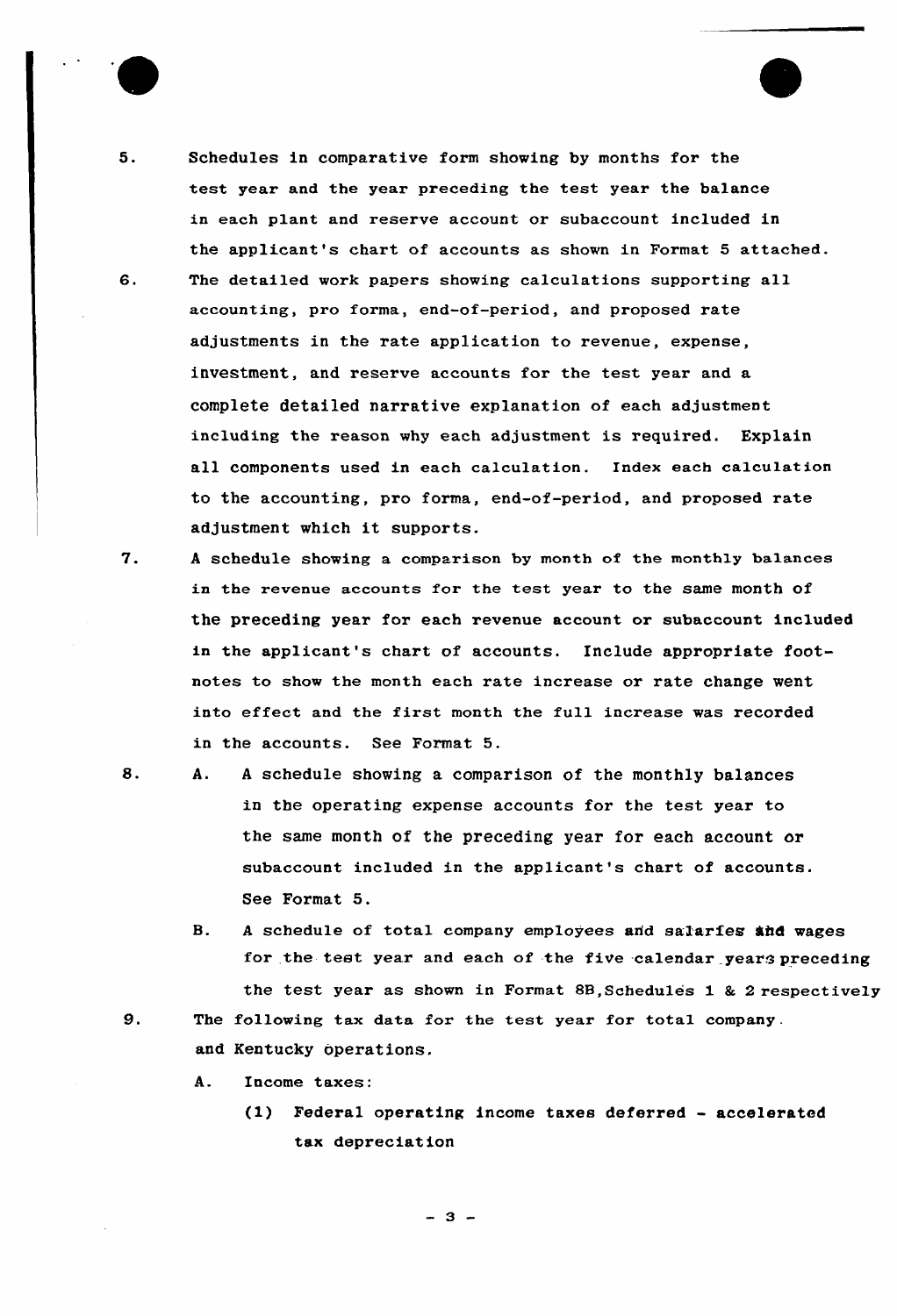

- (2) Federal operating income taxes deferred other (explain)
- (3) Federal income taxes operating (provision for current year liability)
- (4) Income credits resulting from prior deferrals of Federal income taxes
- (5) Investment tax credit net
	- (i) Investment credit realized
	- (ii) Investment credit amortized Pre-Revenue Act of 1971
	- (iii) Investment credit amortized Revenue Act of 1971
- (6) Provide the information in 9a(1) through 9a(4) for state income taxes
- (7) A. Reconciliation of book to taxable income as shown in Format 9 <sup>A</sup> (7) attached and a calculation of the book Federal and state income tax expense for the test year using book taxable income as the starting point
	- B. Provide a reconciliation of the consolidated book to consolidated taxable income as shown in Format  $9a(7)$  attached and a calculation of the consolidated Federal income tax expense. The calculation should break down the Federal income tax expense into the provision for deferred taxes and the provision for the current liability due on the consolidated return.
- (8) <sup>A</sup> copy of Federal and state income tax returns for the taxable year ended during the test year including supporting schedules (three copies required).
- **B.** An analysis of Kentucky other operating taxes as shown in Format 9B attached.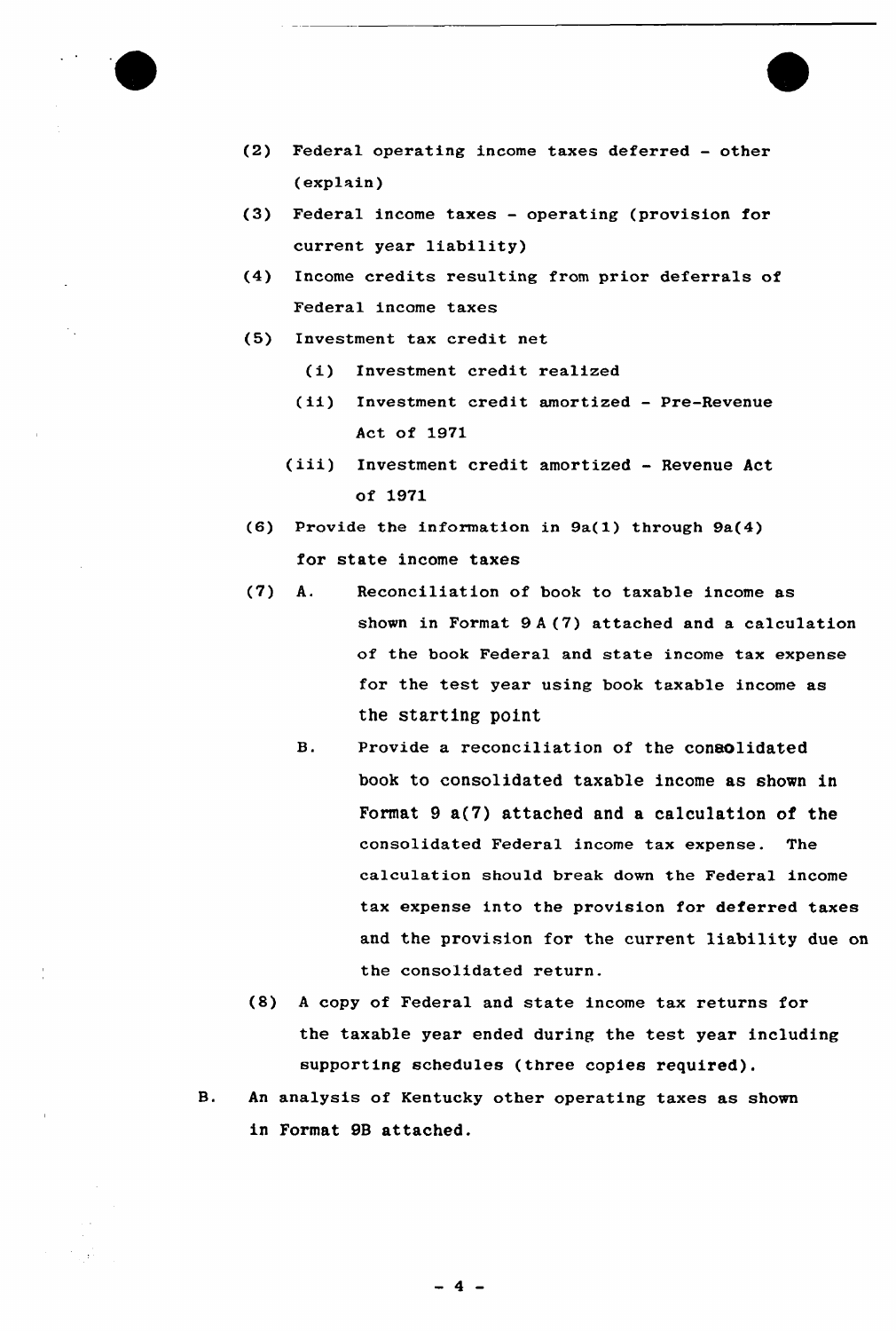

- 10. The comparative operating statistics as shown in Format 10 attached.
- 11. A. Provide a detailed analysis of all advertising expenditures booked during the test period. This analysis should include a complete breakdown of advextising as shown in Format 11A attached. The analysis should moreover, be specific as to the purpose of the expenditure and the expected benefit to be derived. Advertising expenses allocated from either the parent company or any other affiliated company should be so identified.
	- B. Provide an analysis of Account 930 Miscellaneous General Expenses for the test period. This analysis should show a complete breakdown of this account as shown in attached Format 11B and further provide all detailed working papers supporting this analysis. As a minimum the work papers should show the date, vendor, dollar amount and a brief description of each expenditure for amounts of \$500 or more.
	- C. <sup>A</sup> detailed analysis of all charitable and political contributions charged to operations during the test period. This analysis should indicate the amount of the expenditure, the recipient of the donation and the specific account charged. Expenses allocated from either the parent ox from another affiliate should be so identified.
	- D. Provide an analysis of Account <sup>426</sup> - Miscellaneous Income Deductions for the test period. This analysis should show a complete breakdown of this account as shown in attached Format 11D, and further provide all detailed working papers supporting this analysis. As a minimum the work papers should show the date, vendor, dollar amount and a brief description of each expenditure for amounts of \$500 or more.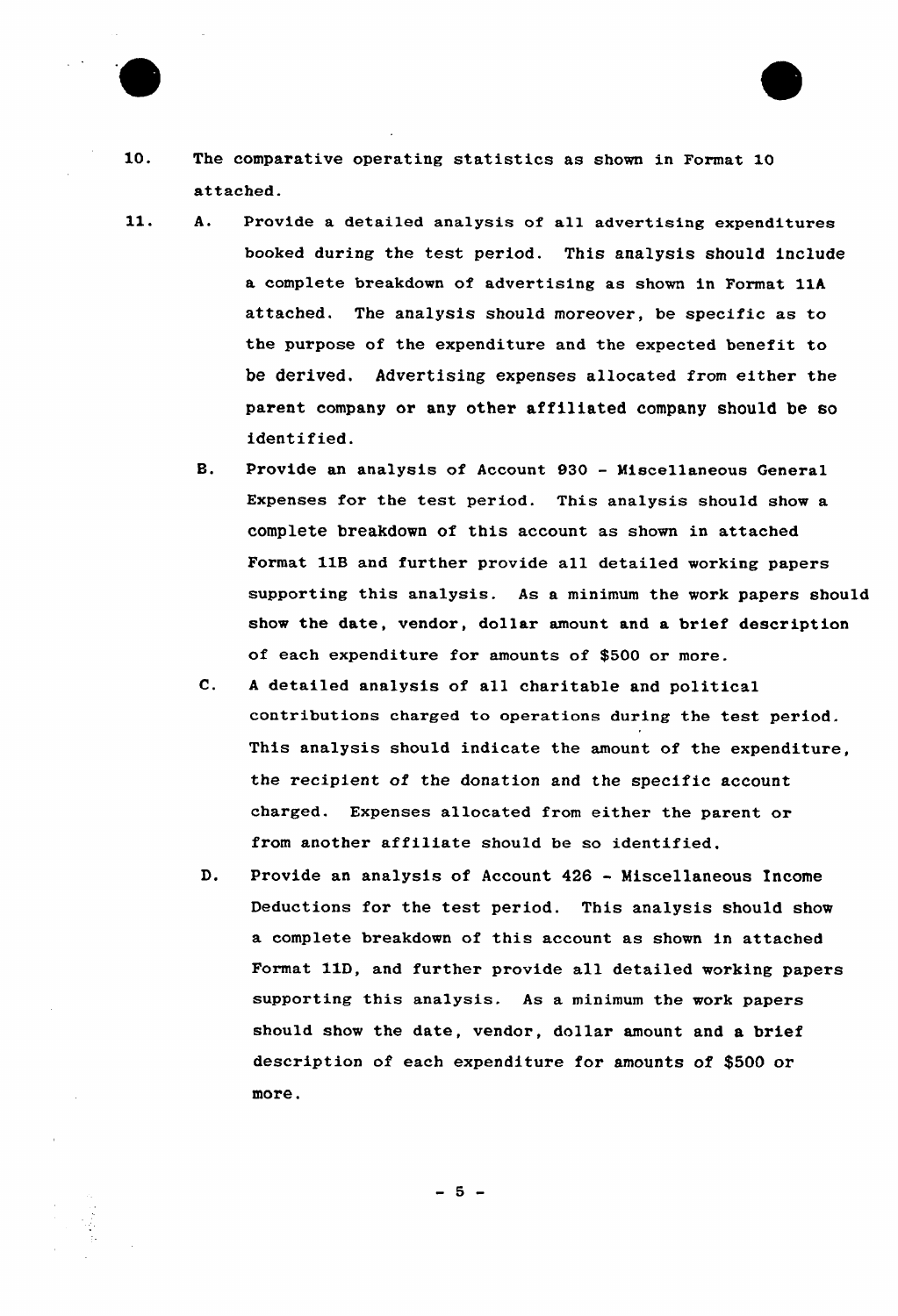- $12.$ <sup>A</sup> statement describing the applicant's lobbying activities and a schedule showing the name of the individual, his salary, and all company-paid or reimbursed expenses or allowances and the account charged for all personnel for whom a principal function is that of lobbying, whether it be lobbying on the local, state, or national level.
- $13.$ Rates of return as shown in Format 13 attached.
- 14. Provide a detailed analysis of the retained earnings account for the test period and twelve month period immediately preceding the test period.
- 15. Provide the following information with regard to uncollectible accounts for the test year and the five preceding calendar years (taxable year acceptable):
	- A. Reserve account balance at the beginning of the year.
	- B. Charges to reserve account (accounts charged off).
		- C. Credits to reserve account.
	- D. Current year provision.
	- E. Reserve account balance at the end of the year.
	- F. Percent of provision to total revenue.
- $16.$ Additional data relating to affiliated or parent company(s).
	- A. Consolidated parent and subsidiaries balance sheet, income statement, and statement of changes in financial position for test year and last two calendar years.
	- B. Schedule showing balance sheet, income statement, and retained earnings adjusting entries for Kentucky subsidiary in its consolidation with the parent company and affiliated companies.
	- C. Schedule of company's home office and/or intercompany charges; monthly for the test year and yearly for the last two calendar years. State the type of goods or services provided (i.e., supplies capitalized, data service, management services, etc.). The amount by type from each billing unit and the method used in billing (i.e., direct, allocated) and basis for allocating common charges.

 $-6 -$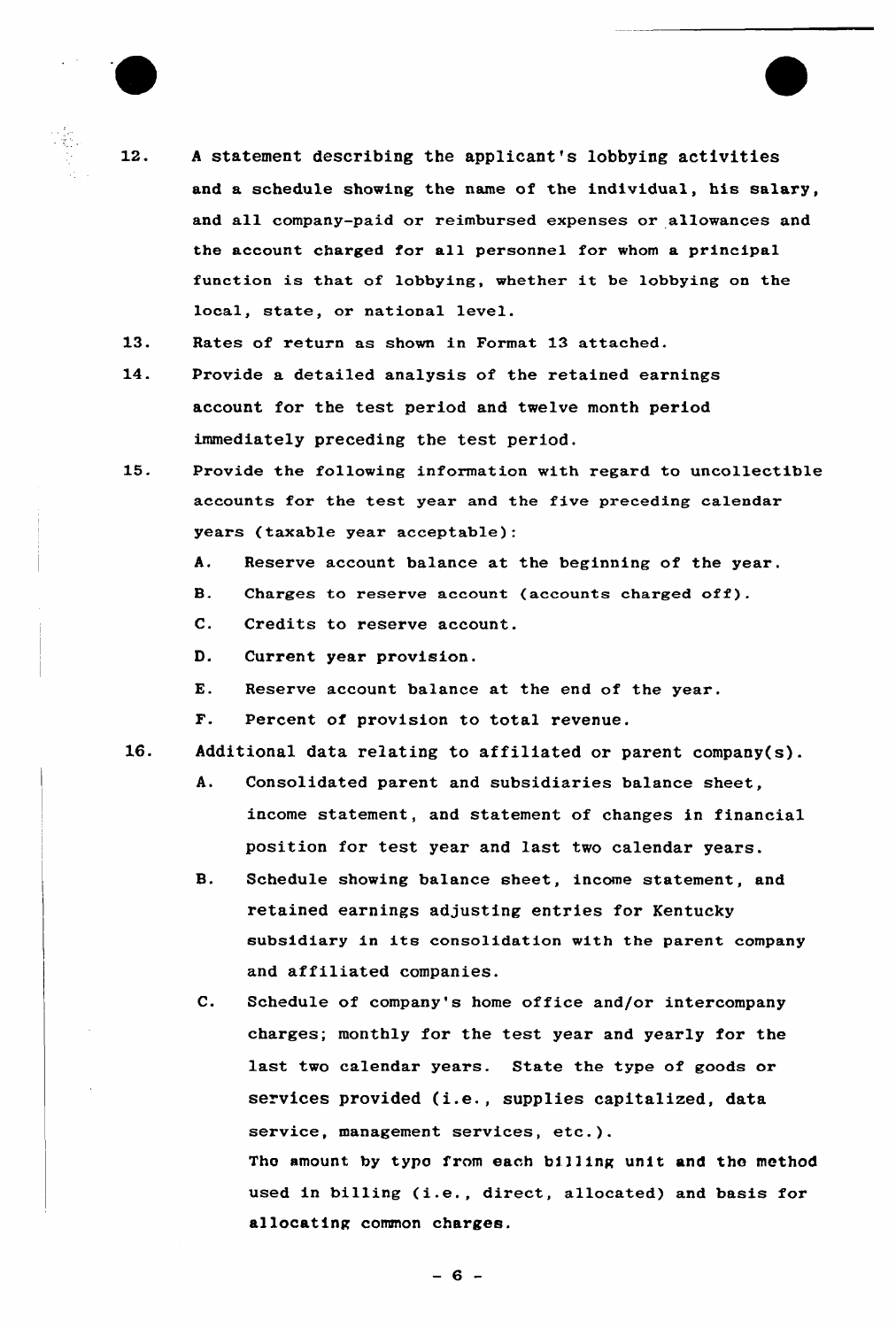

- D. Provide a calculation of the average (thirteen month) and the end-of-period debt and equity ratio and average (thirteen month) and end-of-period composite interest cost and preferred stock cost for the twelve months of the test pexiod for the parent company and for the consolidated companies including all subsidiaries.
- E. Schedule of Federal income tax reductions due to filing a consolidated parent tax return for last two taxable years. Show source and type of reduction, and method and basis of allocating to companies and states.
- 17. <sup>A</sup> calculation of the rate or rates used to capitalize interest during construction for the test year and the three preceding calendar years. Provide a narrative explanation of each component entering into the calculation of this rate.
- A. List all outstanding issues of long-term debt as of the 18. end of the test period.

This should include the following information for each outstanding issue:

|    | 1. date of issue      | 5. cost rate at issue                                     |
|----|-----------------------|-----------------------------------------------------------|
|    | 2. date of maturity   | 6. cost rate to maturity                                  |
|    | 3. amount outstanding | 7. bond rating at issue -<br>(Moody's, Standard & Poor's) |
| 4. | coupon interest rate  | 8. type of obligation                                     |
|    |                       |                                                           |

Provide calculations of embedded cost of long-term debt  $\mathbf{B}$ . at the end of each calendar year for the previous ten (10) years. Also provide this calculation for end of the test period.

Items lS <sup>A</sup> <sup>8</sup> <sup>B</sup> should be provided for the parent and for the subsidiary where applicable.

 $-7 -$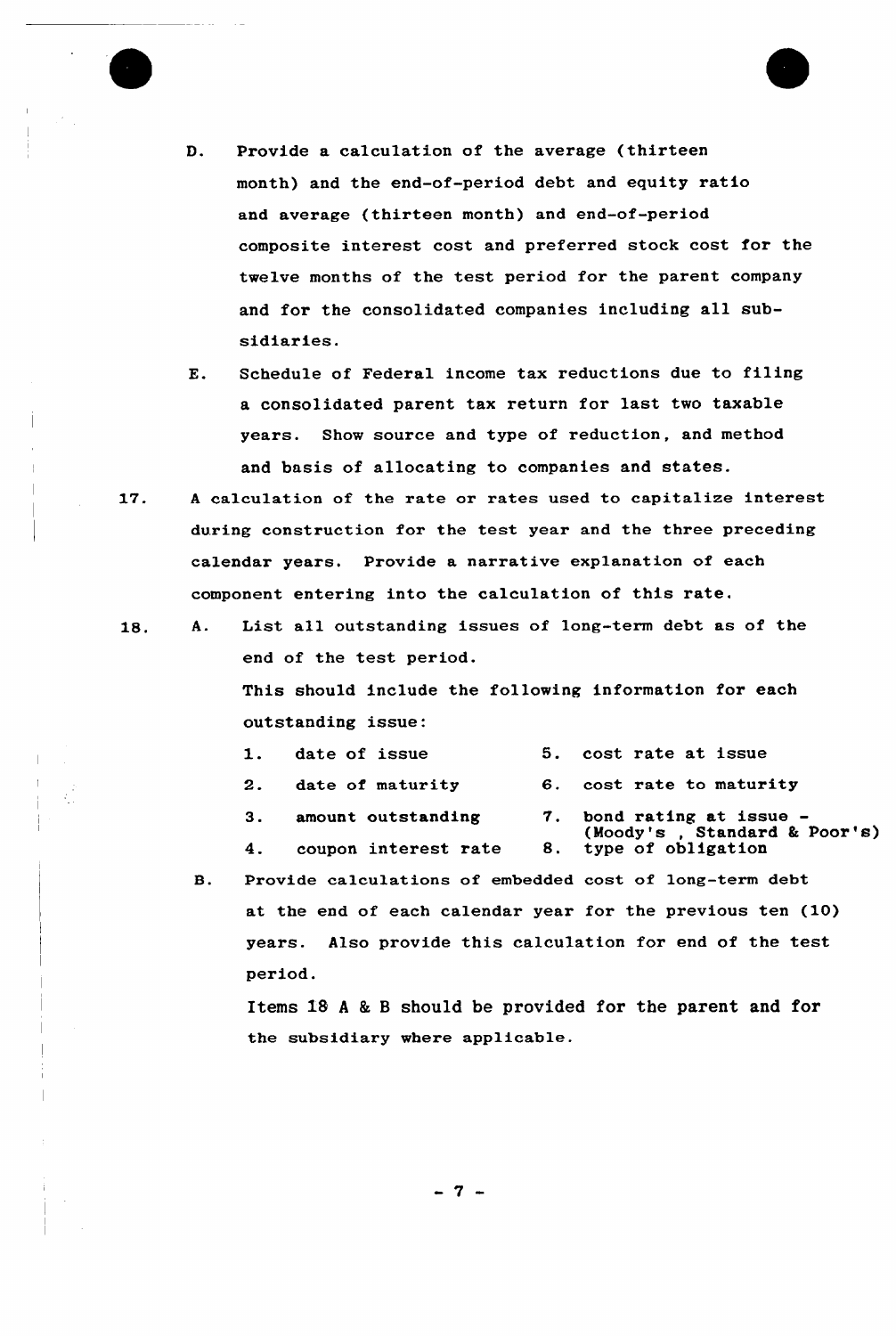



- 19. A. List all outstanding issues of preferred stock as of end of the latest available calendar year. This should include the following information for each outstanding issue:
	- 1. issue date 4. cost rate at issue
	- 2. amount sold (\$) 5. amount outstanding
	- 3. dividend rate 6. note any convertibility features
	- B. Provide calculations oi embedded cost of preferred stock at the end of each of the previous ten (10) years. Also provide this calculation for the most recentquarter available. Items  $19A & B$  should be provided fox the parent company.
- 20. Capital structuxe at end of each calendar year for the previous ten (10) years for the parent and the subsidiary.
- 21. A. Provide a listing of all issues of common stock in the primary market during the most recent ten (10) year period.

Include the following information:

 $4.$ 

|    | 1. Date of issue     |    | 5. net proceeds to company               |
|----|----------------------|----|------------------------------------------|
|    | 2. number of shares  | 6. | book value per share at<br>time of issue |
| 3. | date of announcement |    |                                          |

- & registration price per share (net 7. selling expenses as % of gross issue amount
- to company) 8. price per share to public
- 8. Provide the following information on a quarterly and yearly basis for the most recent ten (10) year period available. Also provide this through the latest available quarter.
	- 1. average number of shares of common outstanding
	- 2. book value per share at end of period
	- 3. period eaxnings per share
	- 4. period declared dividend rate per share
	- 5. rate of return on average common equity
	- 6. rate of return on year end common equity

Items 21 8, 5 & 6 refer to yearly figures only.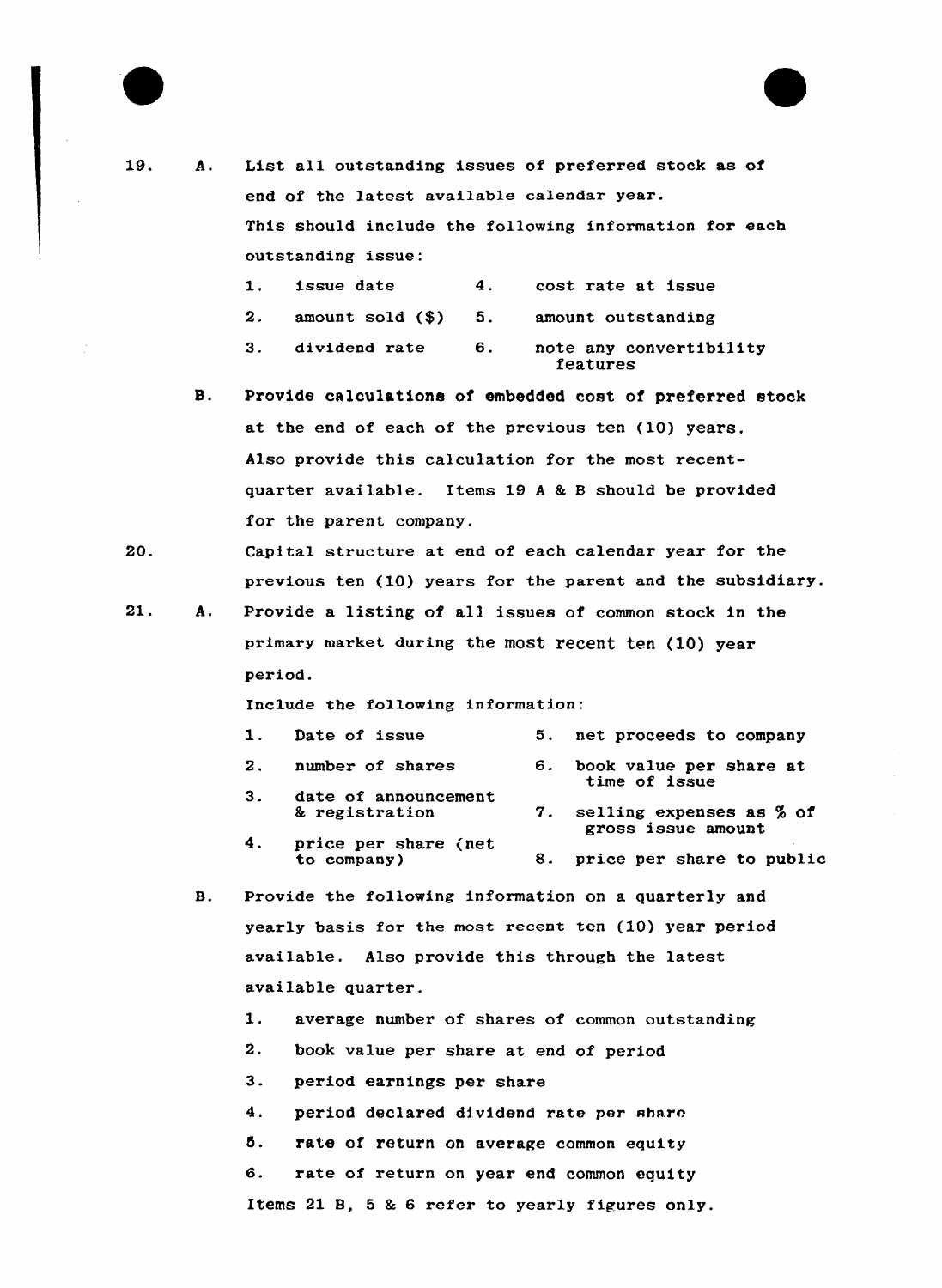

C. Provide monthly market price information for common stock for each month during the most recent ten (10) year period.

Include the following:

- 1. monthly high
- 2. monthly low
- 4. note all stock splits by date and type and adjust prices accordingly
- 3. monthly closing price

Items 21 A, B & C refer to the parent company.

- 22. Provide figures showing computation of fixed charge coverage ratios (SEC method, pretax, including short term debt payments) at the end of each of the ten (10) most recent prior years.
- 23. What is the date of the last depreciation study prepared by or for the company? Date
- 24. What was the interval between the last depreciation study and the next planned study? Interval
- 25. Were the latest depreciation study finding and recommendations:
	- (a) adopted completely?
	- (b) adopted with minor exceptions?
	- (c) unaccepted?
	- (d) if not fully adopted, state the recommendations not adopted and furnish reasons.
- 26. When were the latest depreciation study findings and recommendations implemented? Date
- $27.$ For purposes of booking depreciation expenses to what depreciable plant base does the company apply accrual rates?
	- (a) average of beginning and end-of-year estimated balances.
	- (b) average of January 1 and July 1 balances.
	- (c) end-of-month plant balances.
	- (d) Other. Explain.
- 28. If averages of beginning and end-of-year estimated balances are used, are estimated additions revised when actual amounts are known?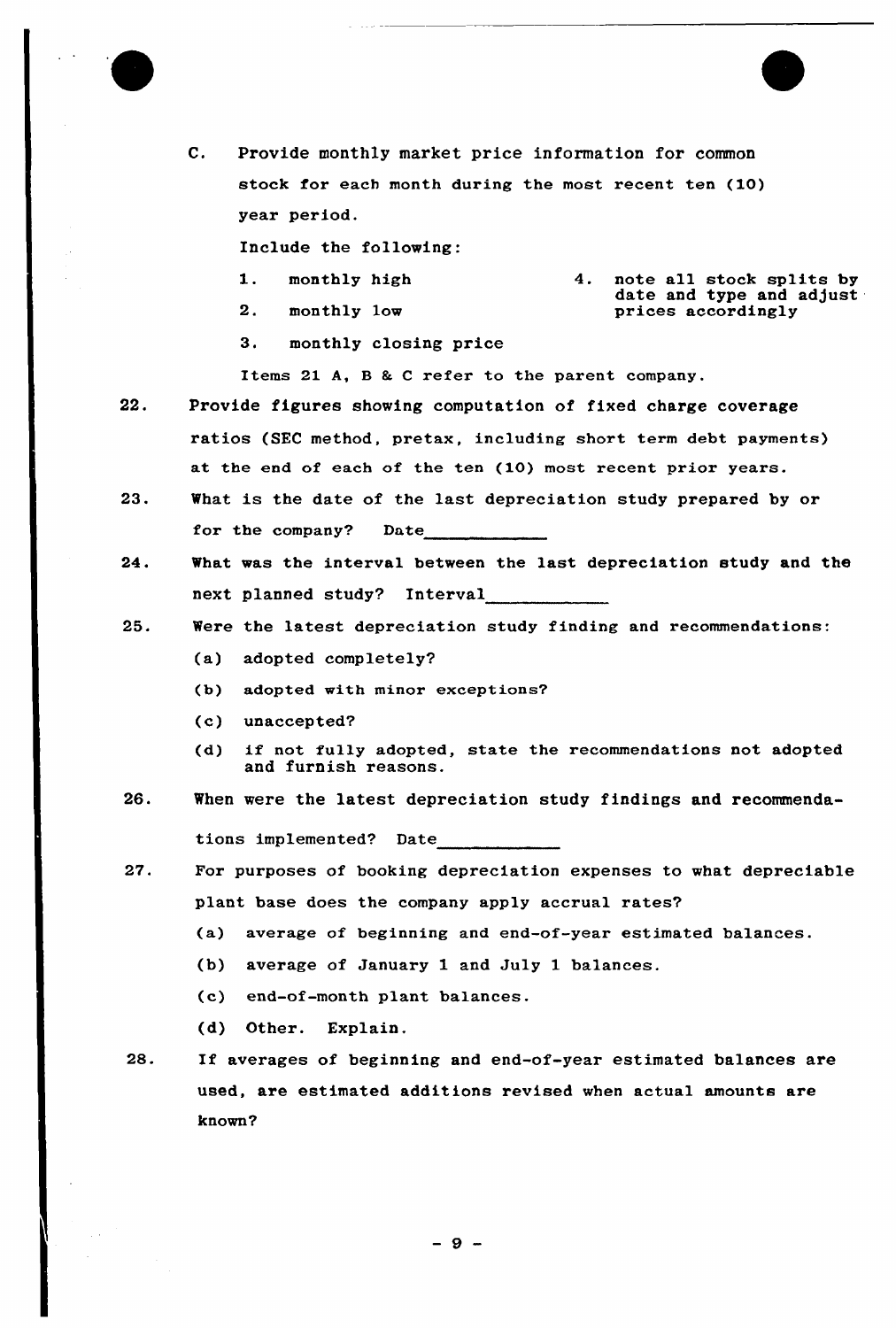

29.



- (a) The depreciable plant base is increased or decreased as appropriate.
- (b) The accrual rate is adjusted to reflect the net salvage percentage of plant original cost.

 $\blacksquare$ 

И

- 30. %hat method is used to allocate total depreciation requirements to accounting periods falling within the asset life span?
	- (a) Straight-line method
	- (b) Compount interest or sinking fund method
	- (c) Unit of production
	- (d) Combination of methods. Explain.
- $31.$ How are mass property units priced for retirement purposes?
	- (a) Actual cost
	- (b) First in -first out
	- (c) Moving average cost
	- (d) Yearly average cost
	- (e) Average costs for each year or bands of years (State band of years used)
	- $(f)$  Other. Explain.

32. Are company estimates of service life and net salvage determined:

- (a) for each unit of property (unit summation for plant groupings (i.e. an entire transmissions and distribution main or by plant locations (i.e. <sup>a</sup> specific pumping station or structure. Explain.
- (b) for each primary plant account or subaccount?
- (c) for plant functional classification only?
- (d} for all system depreciable plant (i.e. <sup>a</sup> single composite estimate)?
- $33.$  Are accrual rates based on estimates of:
	- (a) total service period of the asset $(s)$ ?
	- (b) total remaining service period of the asset(s)?
	- (c) average service life for <sup>a</sup> plant group?
	- (d) average remaining life for a plant group?
	- (e) Other? Specify.

 $-10 -$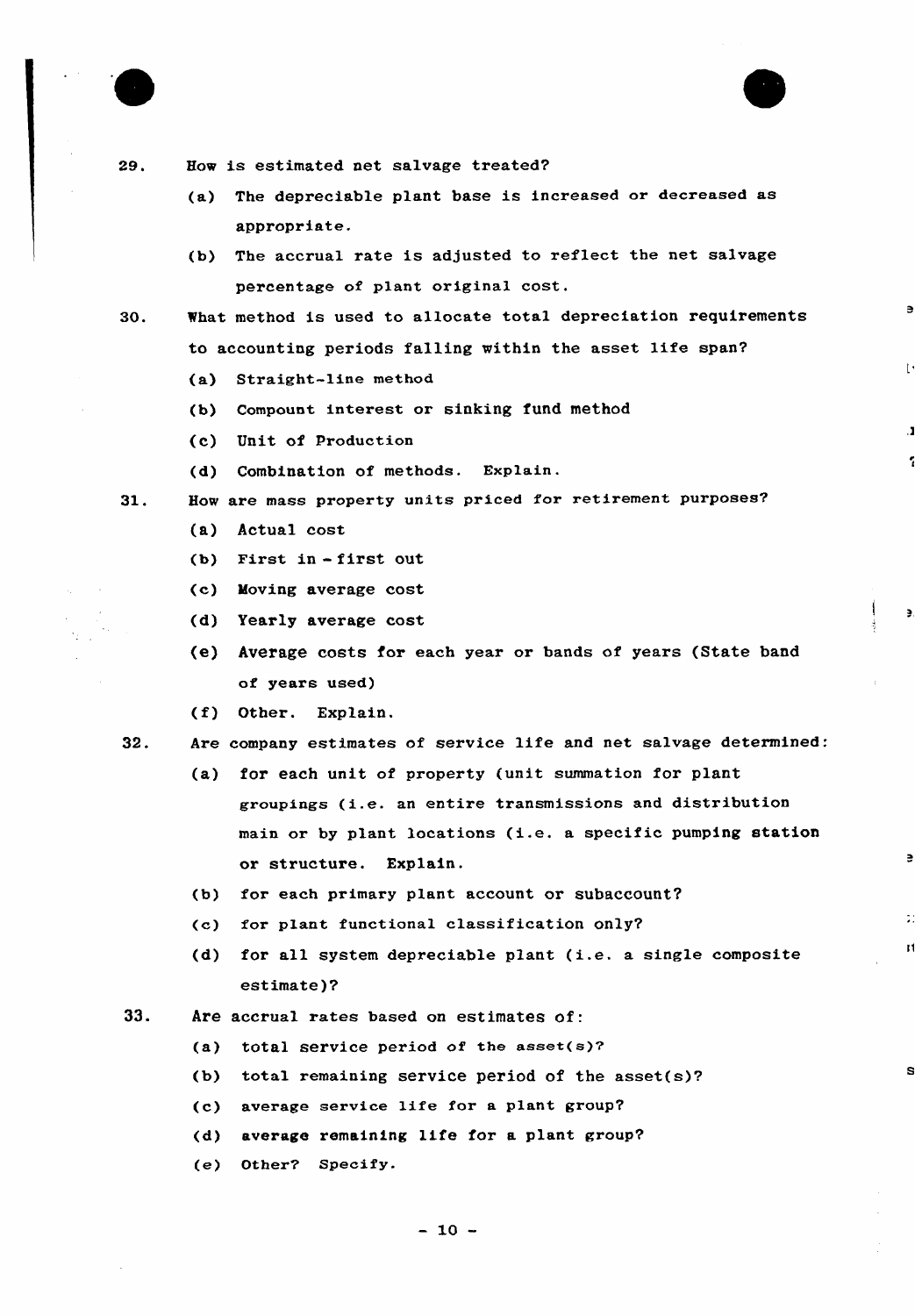

34. Are accrual rates based on estimates of:

- (a) Historical gross salvage?
- (b) Future gross salvage?
- (c) Average of historical and future gross salvage?
- (d) Historical cost of removal?
- (e) Future cost of removal?
- (f) Average of historical and future cost of removal?

Done at Frankfort, Kentucky, this 18th day of April, 1980.

UTILITY RESULATORY COMMISSION

For the Commission

ATTEST:

**Secretary**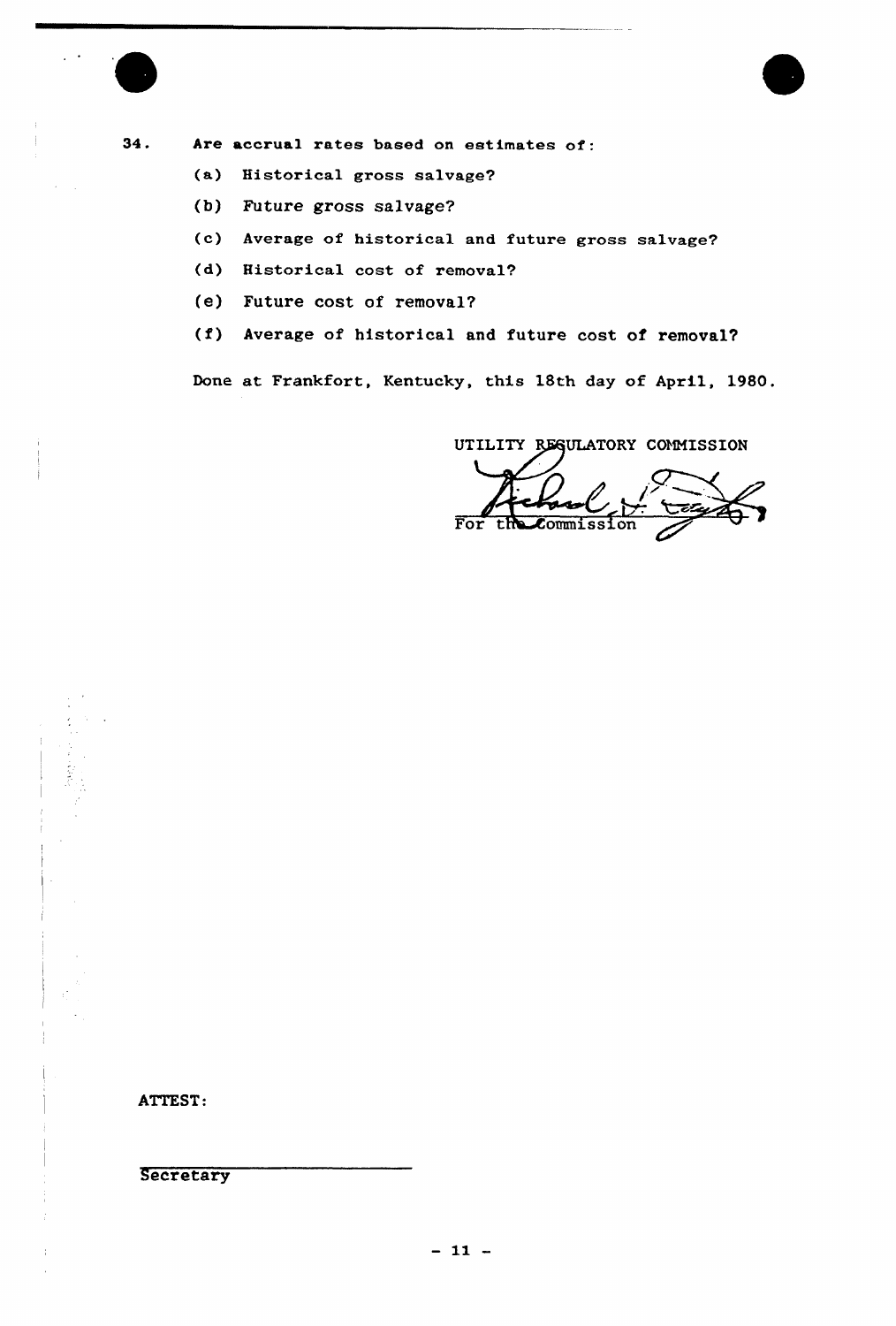|                             |                                     |                                                                   | Commonwealth of Kentucky             |                                      |                                                                                          |                                       |                                           |                                  |
|-----------------------------|-------------------------------------|-------------------------------------------------------------------|--------------------------------------|--------------------------------------|------------------------------------------------------------------------------------------|---------------------------------------|-------------------------------------------|----------------------------------|
|                             |                                     |                                                                   | Case No. 7783                        |                                      |                                                                                          |                                       |                                           |                                  |
|                             |                                     | CALCULATION OF                                                    |                                      | AVERAGE AND END-OF-PERIOD CAPITAL    |                                                                                          |                                       |                                           |                                  |
|                             |                                     | 12 Months Ended                                                   |                                      |                                      |                                                                                          |                                       |                                           |                                  |
| Line<br><b>No.</b>          | Item<br>ઉ                           | $rac{1}{\text{Capt}\tan^{-1}}$<br>Total<br>$\widehat{\mathbf{b}}$ | Long-Term<br>Debt<br>$\overline{c)}$ | Preferred<br>$\overline{\mathbf{e}}$ | $\begin{array}{l} \text{Common} \\ \text{Stock2} \\ \text{10} \\ \text{(e)} \end{array}$ | $\frac{\text{Capital}}{(f)}$<br>Other | $\frac{\text{Earnings}}{(8)}$<br>Retained | Equity<br>(h)<br>Common<br>Total |
| $\vec{r}$                   | Balance beginning of test year      |                                                                   |                                      |                                      |                                                                                          |                                       |                                           |                                  |
| $\ddot{\sim}$               | <b>1st Month</b>                    |                                                                   |                                      |                                      |                                                                                          |                                       |                                           |                                  |
| $\ddot{\mathbf{c}}$         | 2nd Month                           |                                                                   |                                      |                                      |                                                                                          |                                       |                                           |                                  |
| $\ddot{ }$                  | 3rd Month                           |                                                                   |                                      |                                      |                                                                                          |                                       |                                           |                                  |
| ທ່                          | 4th Month                           |                                                                   |                                      |                                      |                                                                                          |                                       |                                           |                                  |
| ئە                          | <b>Sth Month</b>                    |                                                                   |                                      |                                      |                                                                                          |                                       |                                           |                                  |
| $\mathcal{L}_{\mathcal{L}}$ | 6th Month                           |                                                                   |                                      |                                      |                                                                                          |                                       |                                           |                                  |
| $\dot{\bf s}$               | 7th Month                           |                                                                   |                                      |                                      |                                                                                          |                                       |                                           |                                  |
| $\dot{\mathbf{c}}$          | 8th Month                           |                                                                   |                                      |                                      |                                                                                          |                                       |                                           |                                  |
| $\dot{q}$                   | 9th Month                           |                                                                   |                                      |                                      |                                                                                          |                                       |                                           |                                  |
| $\mathbf{d}$                | 10th Month                          |                                                                   |                                      |                                      |                                                                                          |                                       |                                           |                                  |
| $\overline{2}$              | 11th Month                          |                                                                   |                                      |                                      |                                                                                          |                                       |                                           |                                  |
| $\ddot{1}$                  | 12th Month                          |                                                                   |                                      |                                      |                                                                                          |                                       |                                           |                                  |
| $\mathbf{14}$ .             | Total (L1 through L13)              |                                                                   |                                      |                                      |                                                                                          |                                       |                                           |                                  |
| $\dot{5}$ .                 | Average balance (L14 + 13)          |                                                                   |                                      |                                      |                                                                                          |                                       |                                           |                                  |
| 16.                         | Average capitalization ratios       | $\mathbf{\hat{O}}$                                                |                                      |                                      |                                                                                          |                                       |                                           |                                  |
| $\ddot{L}$                  | End-of-period capitalization ratios |                                                                   |                                      |                                      |                                                                                          |                                       |                                           |                                  |

 $\ddot{\phantom{0}}$  $\ddot{\phantom{0}}$ 

 $\ddot{\phantom{0}}$ 

 $\frac{1}{2}$  $\ddot{ }$ 

 $2/$ Include premium on class of atock.

医皮肤 医皮肤

 $\frac{1}{\sqrt{2}}$ 

 $\frac{1}{3}$ 

 $\begin{array}{c} \frac{1}{2} \\ \frac{1}{2} \end{array}$ 

l,

 $\label{eq:2.1} \begin{array}{c} \mathbf{1} & \mathbf{1} & \mathbf{1} \\ \mathbf{1} & \mathbf{1} & \mathbf{1} \\ \mathbf{1} & \mathbf{1} & \mathbf{1} \\ \mathbf{1} & \mathbf{1} & \mathbf{1} \end{array}$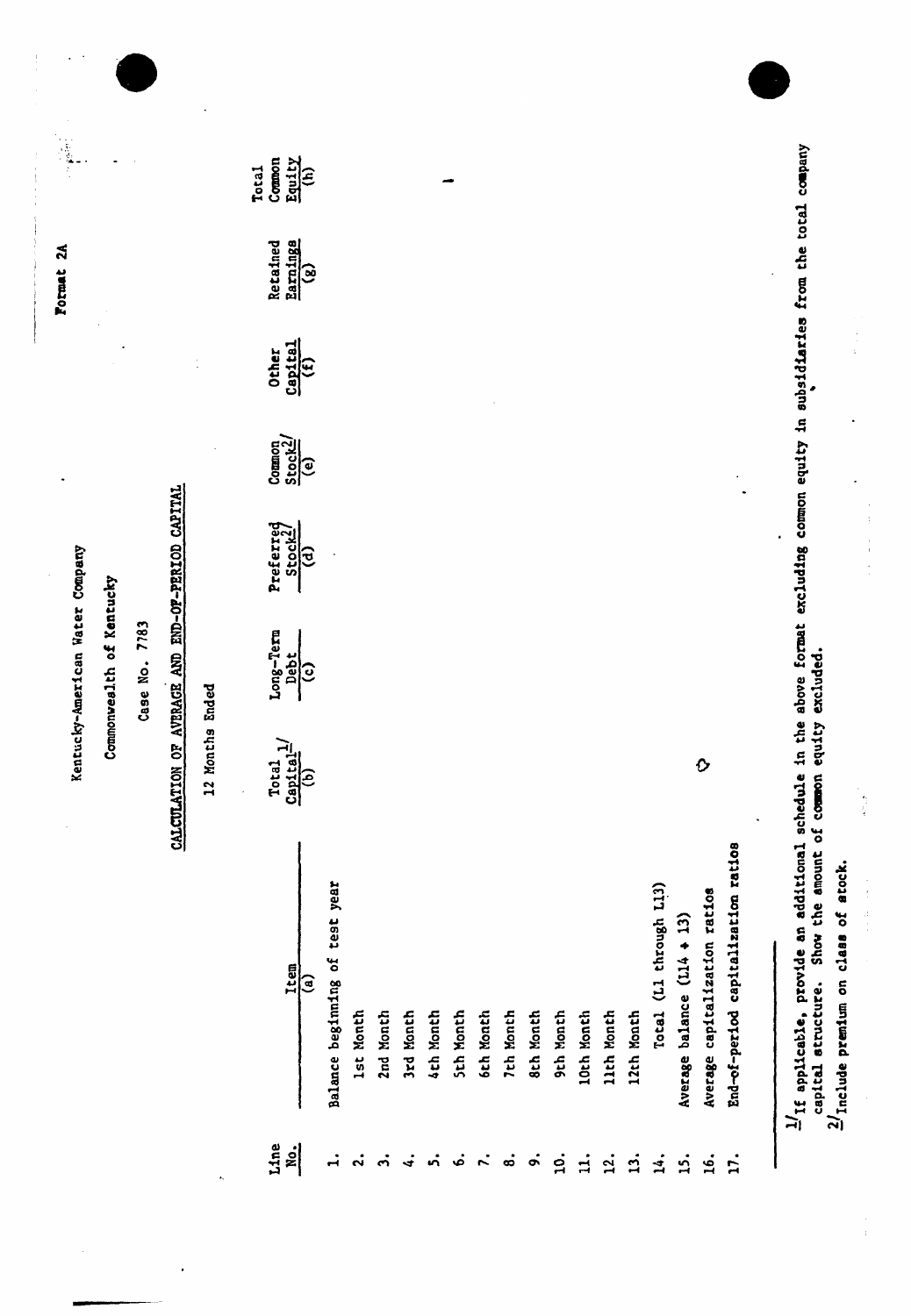Format 5

 $\frac{1}{\epsilon}$ 

Kentucky-American Water Company

Commonwealth of Kentucky

Case No. 7783

# COMPARISON OF TEST YEAR ACCOUNT BALANCES WITH THOSE OF THE

 $\ddot{\cdot}$ 

| <b>Total</b>                        |
|-------------------------------------|
| 12th<br>Month                       |
| 11th<br>Month                       |
| 10th<br>Month                       |
| 9th<br>Month                        |
| 8th<br>Month                        |
| 7th<br>Month                        |
| <b>6th</b><br>Month                 |
| 5th<br>Month                        |
| 4th<br>Month                        |
| 3rd<br>Month                        |
| 2nd<br>Month                        |
| lst<br>Month                        |
|                                     |
| Account Title and<br>Account Number |

 $\mathbf{o}$ 

Test Year<br>Prior Year<br>Increase (Decrease)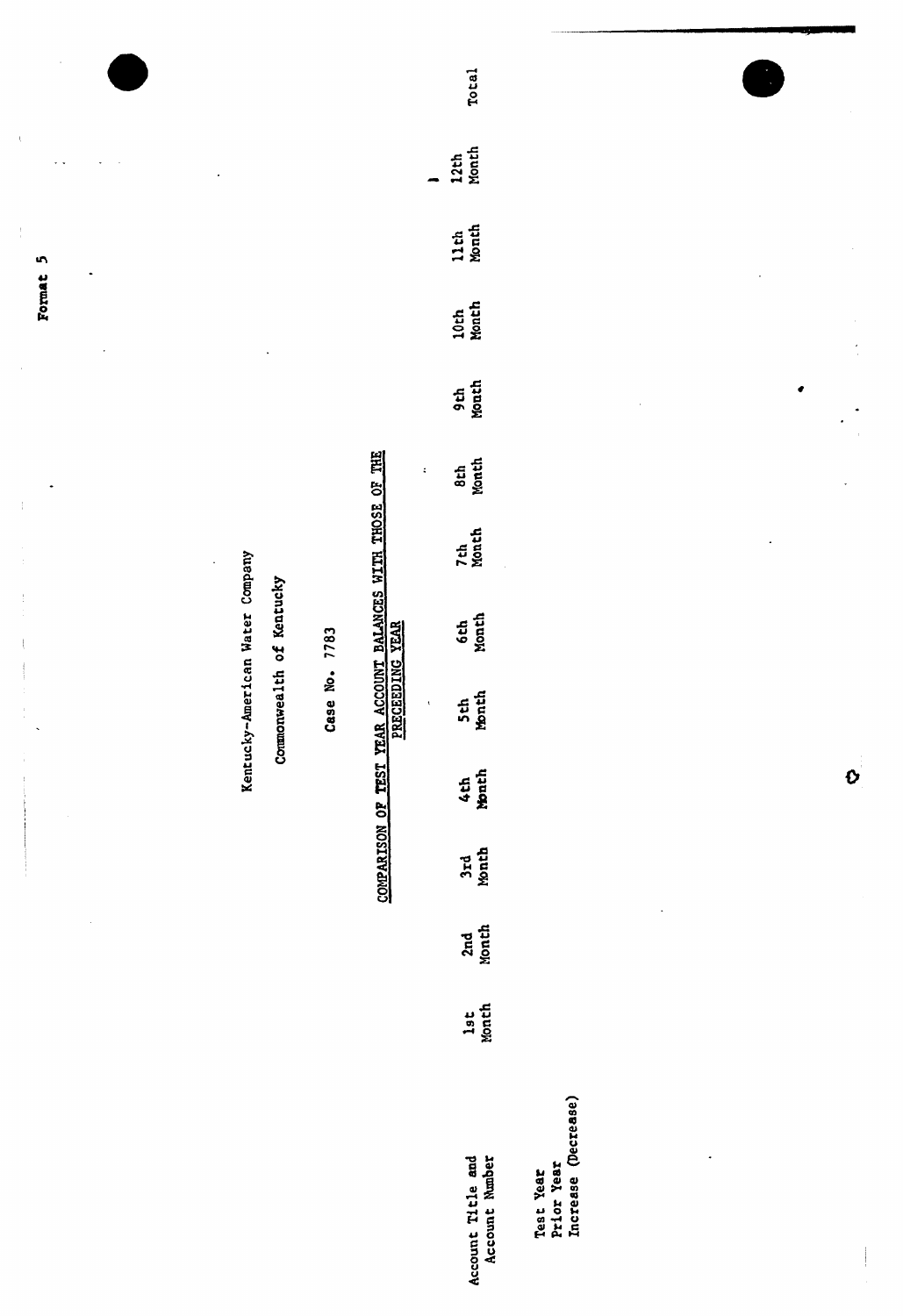Format 88 Schedule 1



Kentucky-American Water Company

Commonwealth of Kentucky

Case No. 7783

# NUMBER OF EMPLOYEES\* TEST YEAR ENDING December 31, 1979

| Period                                                                | Total<br>(a) | Source of<br>Supply &<br>Pumping<br>(b) | Water<br>Treatment<br>(c) | Transmission<br>& Distribution<br>(d) | Consumer<br>Accounts<br>& Sales<br>(e) | Administrative<br>& General<br>(f) |
|-----------------------------------------------------------------------|--------------|-----------------------------------------|---------------------------|---------------------------------------|----------------------------------------|------------------------------------|
| Month prior<br>to Test Year                                           |              |                                         |                           |                                       |                                        |                                    |
| lst Month of<br>Test Year                                             |              |                                         |                           |                                       |                                        |                                    |
| 2nd Month                                                             |              |                                         |                           |                                       |                                        |                                    |
| 3rd Month                                                             |              |                                         |                           |                                       |                                        |                                    |
| 4th Month                                                             |              |                                         |                           |                                       |                                        |                                    |
| 5th Month                                                             |              |                                         |                           |                                       |                                        |                                    |
| 6th Month                                                             |              |                                         |                           |                                       |                                        |                                    |
| 7th Month                                                             |              |                                         |                           |                                       |                                        |                                    |
| 8th Month                                                             |              |                                         |                           |                                       |                                        |                                    |
| 9th Month                                                             |              |                                         |                           |                                       |                                        |                                    |
| 10th Month                                                            |              |                                         |                           |                                       |                                        |                                    |
| 11th Month                                                            |              |                                         |                           |                                       |                                        |                                    |
| 12th Month                                                            |              |                                         |                           |                                       |                                        |                                    |
| A 13-Month Average<br>For Calendar Years<br>Prior to Test Year        |              |                                         |                           |                                       |                                        |                                    |
| 5th Year<br>4th Year<br>3rd Year<br>2nd Year<br>let Year<br>Test Year |              |                                         |                           |                                       |                                        |                                    |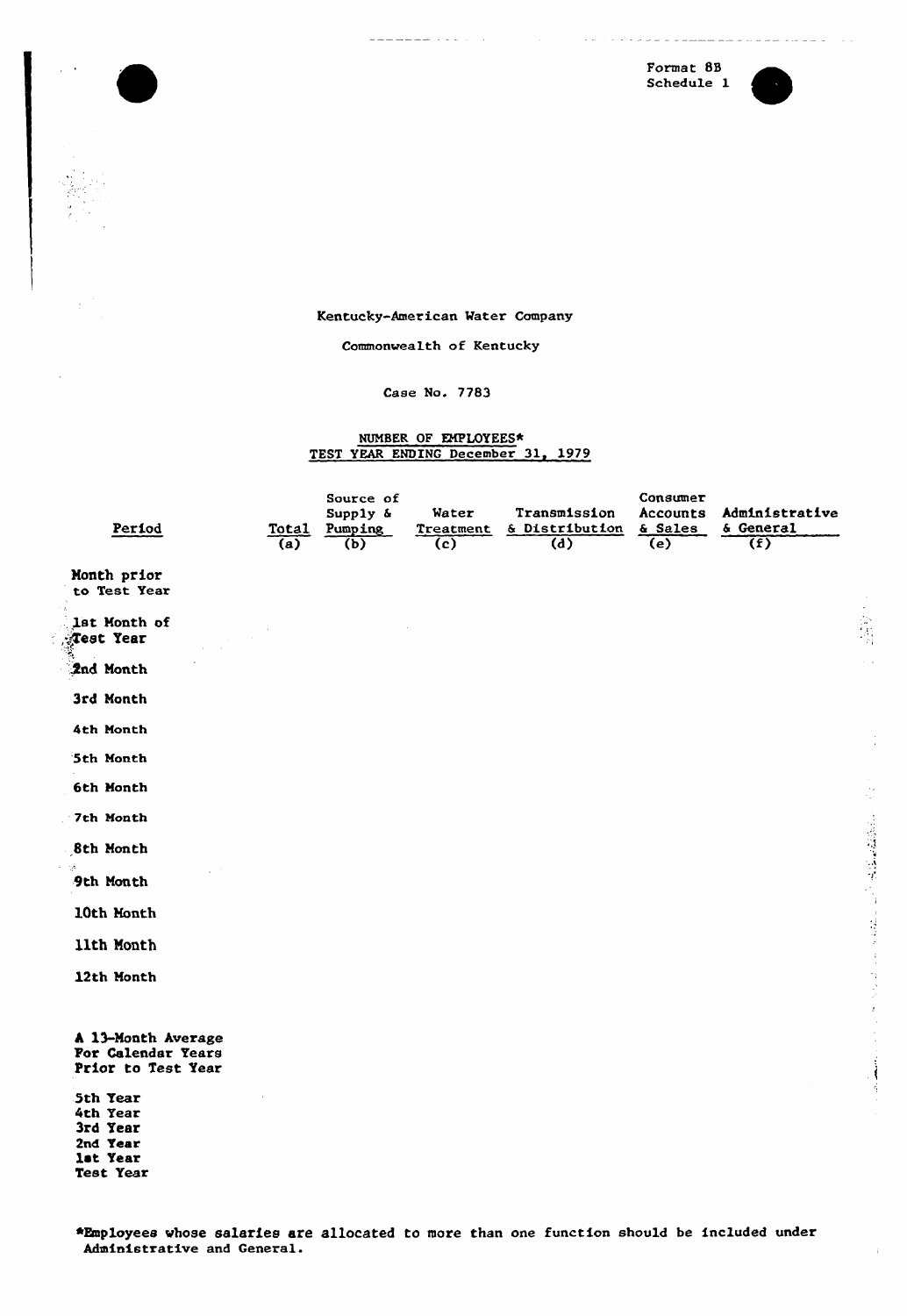

 $\frac{1}{3}$ 

# Kentucky-American Mater Company

Ĵ.  $\frac{1}{2}$ 

 $\frac{1}{2}$ 

 $\mathbb{R}^2$ 

 $\frac{1}{\sqrt{2}}$ 

# Commonwealth of Kentucky

# Case No. 7783

# ANALYSIS OF SALARIES AND WAGES CHARGED TO EXPENSE TEST YEAR ENDING December 31, 1979

|                |                                                                                           |                           |     |                                   | 12 Months Ended |                |                  |
|----------------|-------------------------------------------------------------------------------------------|---------------------------|-----|-----------------------------------|-----------------|----------------|------------------|
| Line           |                                                                                           |                           |     | Calendar Years Prior to Test Year |                 |                | Test             |
| No.            | Item                                                                                      | 5th                       | 4th | 3rd                               | 2nd             | <b>lst</b>     | Year             |
|                | $\overline{a}$                                                                            | $\overline{(\mathbf{b})}$ | (c) | $\overline{(d)}$                  | $\overline{e}$  | $\overline{f}$ | $\overline{(g)}$ |
| $\mathbf{1}$   | Source of Supply<br>(a) Operation<br>(b) Maintenance                                      | \$                        | \$  | \$                                | \$              | \$             | \$               |
| $\overline{2}$ | Pumping<br>(a) Operation<br>(b) Maintenance                                               |                           |     |                                   |                 |                |                  |
| $\mathbf{3}$   | Water Treatment<br>(a) Operation<br>(b) Maintenance                                       |                           |     |                                   |                 |                |                  |
| 4              | Transmission and Distribution<br>(a) Operation<br>(b) Maintenance                         |                           |     |                                   |                 |                |                  |
| $\mathbf S$    | <b>Customer Accounts</b>                                                                  |                           |     |                                   |                 |                |                  |
| 6              | <b>Sales</b>                                                                              |                           |     |                                   |                 |                |                  |
| 7              | Administrative and General<br>(a) Allocated to Kentucky-American<br>(b) Kentucky-American |                           |     |                                   |                 |                |                  |
| 8              | Total Salaries and Wages<br>Charged Expense<br>$(1$ thru $7)$                             |                           |     |                                   |                 |                |                  |
| 9              | Construction                                                                              |                           |     |                                   |                 |                |                  |
| 10             | <b>Total Salaries and Wages</b>                                                           |                           |     |                                   | Ŝ               |                |                  |
|                |                                                                                           |                           |     |                                   |                 |                |                  |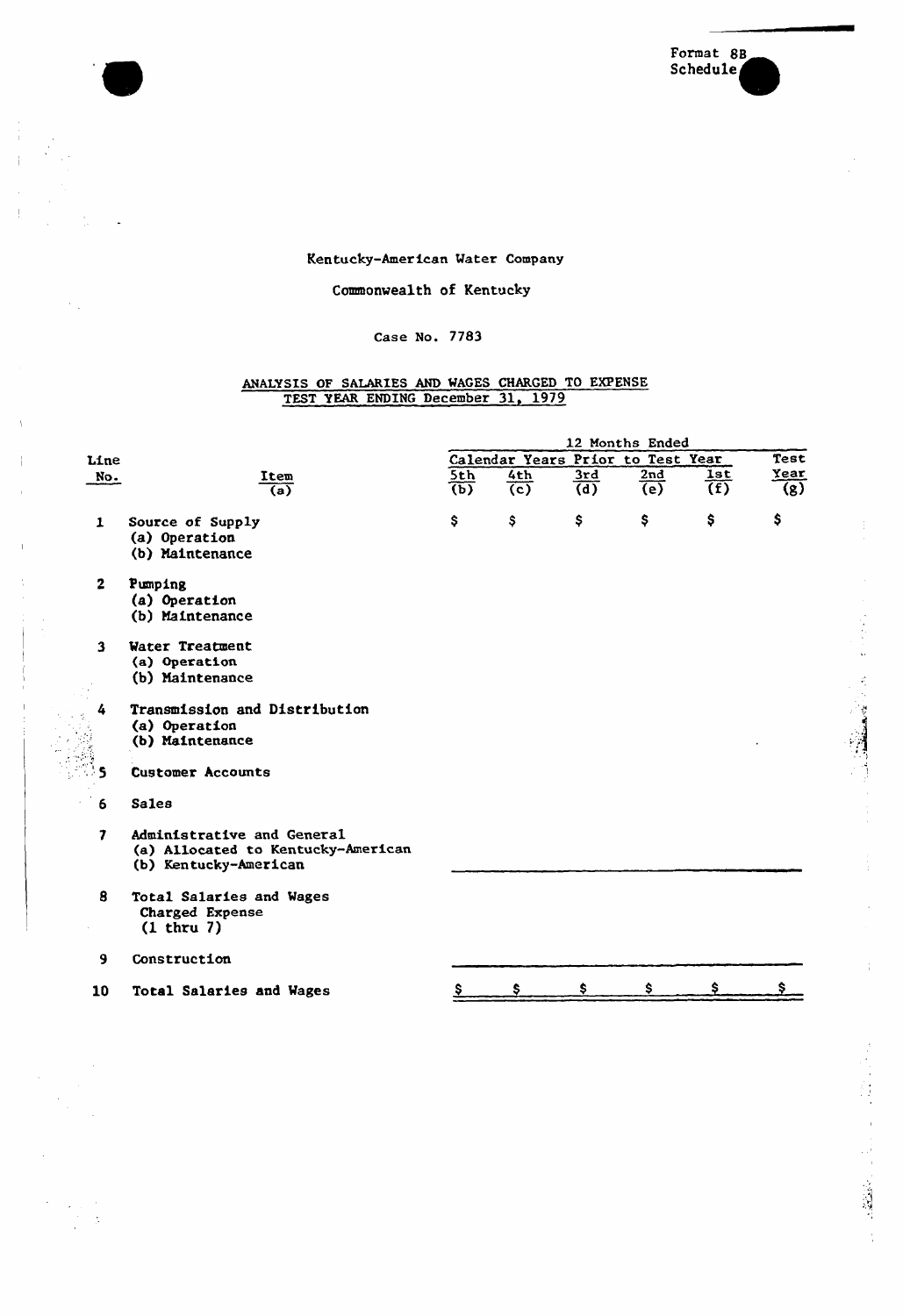Pormat 9A(7)<br>Schedule 1

Kentucky-American Water Company

Case No. 7783

EFOONCITIVITION OF BOOK NET I'EDENT THOORE XOURTLE INCONDER

# 12 Months Ended December 31, 1979

| $ \tilde{\vec{}}\rangle$                      |
|-----------------------------------------------|
| $\frac{\text{sum}}{\text{sum}}$               |
| $\frac{1000 \text{au}}{(0000 \text{au})}$     |
| Total<br>Company<br><u>Nonoperatin</u><br>(c) |

Net income per books

n h Add income taxes:

 $\ddot{ }$ Federal income tax - Current

មុ Federal income tax deferred -

ဂ္ Federal income tax deferred -Depreciation

ë. 'n, Investment tax credit adjustment Other

Ħ Federal income taxes charged to

7.

other income and deductions

Ó

State income taxes

ي.  $\mathbf{a}$ 

ဂ္ State income taxes charged to other income and deductions

**10.** Total

Flow through items:

Add (1tem1ze)

 $\begin{array}{c} 111 \\ 121 \end{array}$ Deduct (itemize)

14. Book taxable income

ដូ Differences between book taxable income

 $\hat{Q}$ 

and taxable income per tax return:

**17. 16.** Add (1tem1ze)

Deduct (itemize)

18. Taxable income per return

**NOTE:** 

 $\mathbf{G}$ 

Provide a calculation of the amounts shown on lines 3 through 7 above.

 $33$ Provide work papers showing the calculation of atraight-line tax depreciation and accelerated tax

Provide a schedule setting forth the basis of allocation of allocation of rem of revenue allocated above. depreciation and all other work papers in support of the calculation of Federal income tax expense.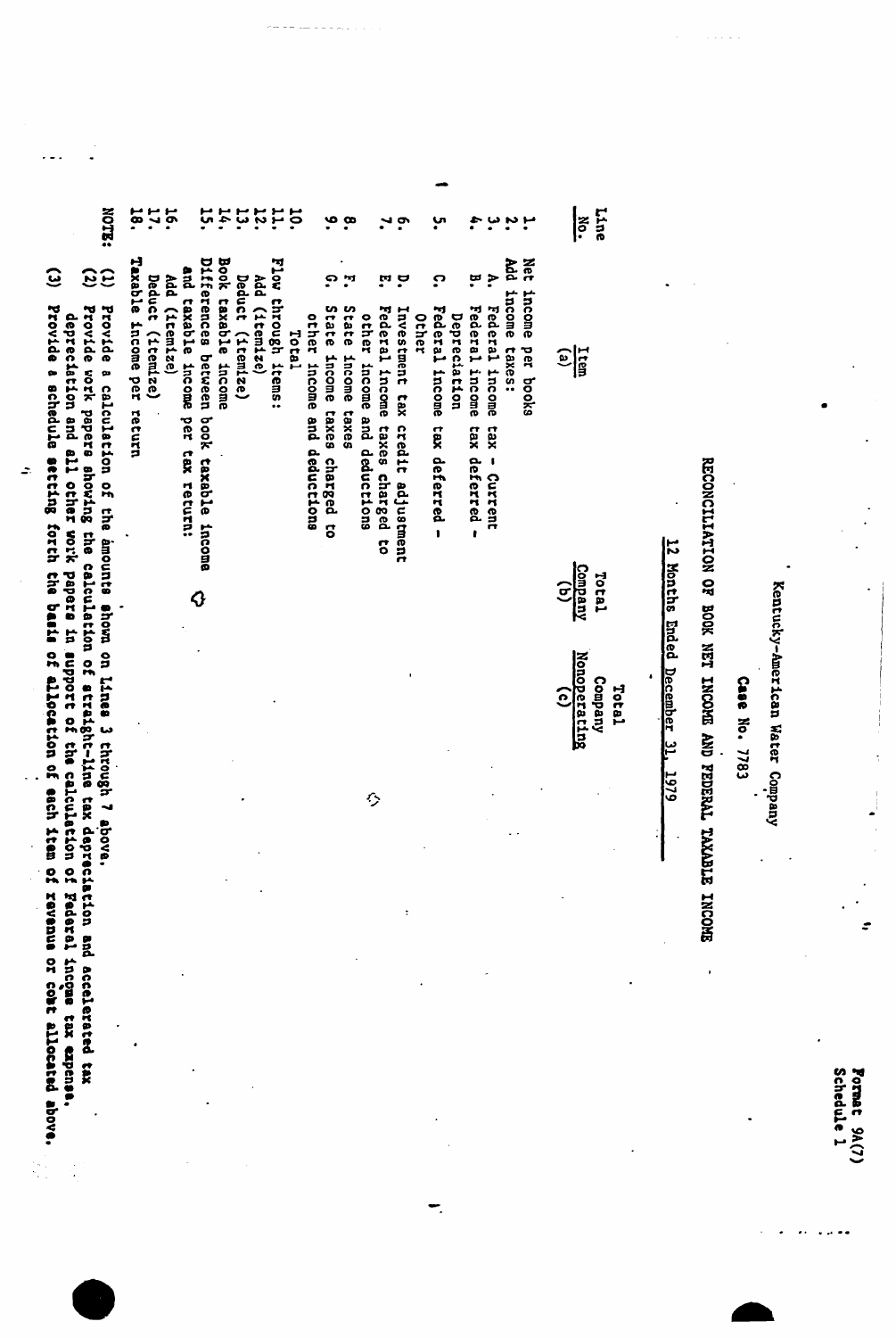- APRAMING

Kentucky-American Water Company

 $\ddot{\phantom{0}}$ 

 $\ddot{\phantom{0}}$ 

Case No. 7783

 $\ddot{\cdot}$ 

# RECONCILIATION OF BOOK NET INCOME AND STATE TAXABLE INCOME

# 12 Months Ended December 31, 1979

| $\frac{1}{16}$<br>$\frac{\cos \pi y}{\cos \pi y}$<br>Total                             | Nonoperating<br>Company<br>Total<br>$\widehat{c}$ |
|----------------------------------------------------------------------------------------|---------------------------------------------------|
| income per books<br>income taxes:<br>Federal income<br>Federal income<br>tax - Current |                                                   |
| Federal income tax deferred -<br>tax deferred<br>$\mathbf{I}$                          |                                                   |
|                                                                                        |                                                   |
|                                                                                        |                                                   |

 $\widetilde{c}$ 

 $\ddot{\boldsymbol{\epsilon}}$ rrovide a carculation of the amound the calculation of straight-line tax depreciation and accelerated tex<br>Provide work papers showing the calculation of straight-line tax depreciation and accelerated tex<br>depreciation and a

 $\ddot{\phantom{0}}$ 

ie.

l,

 $\frac{1}{2}$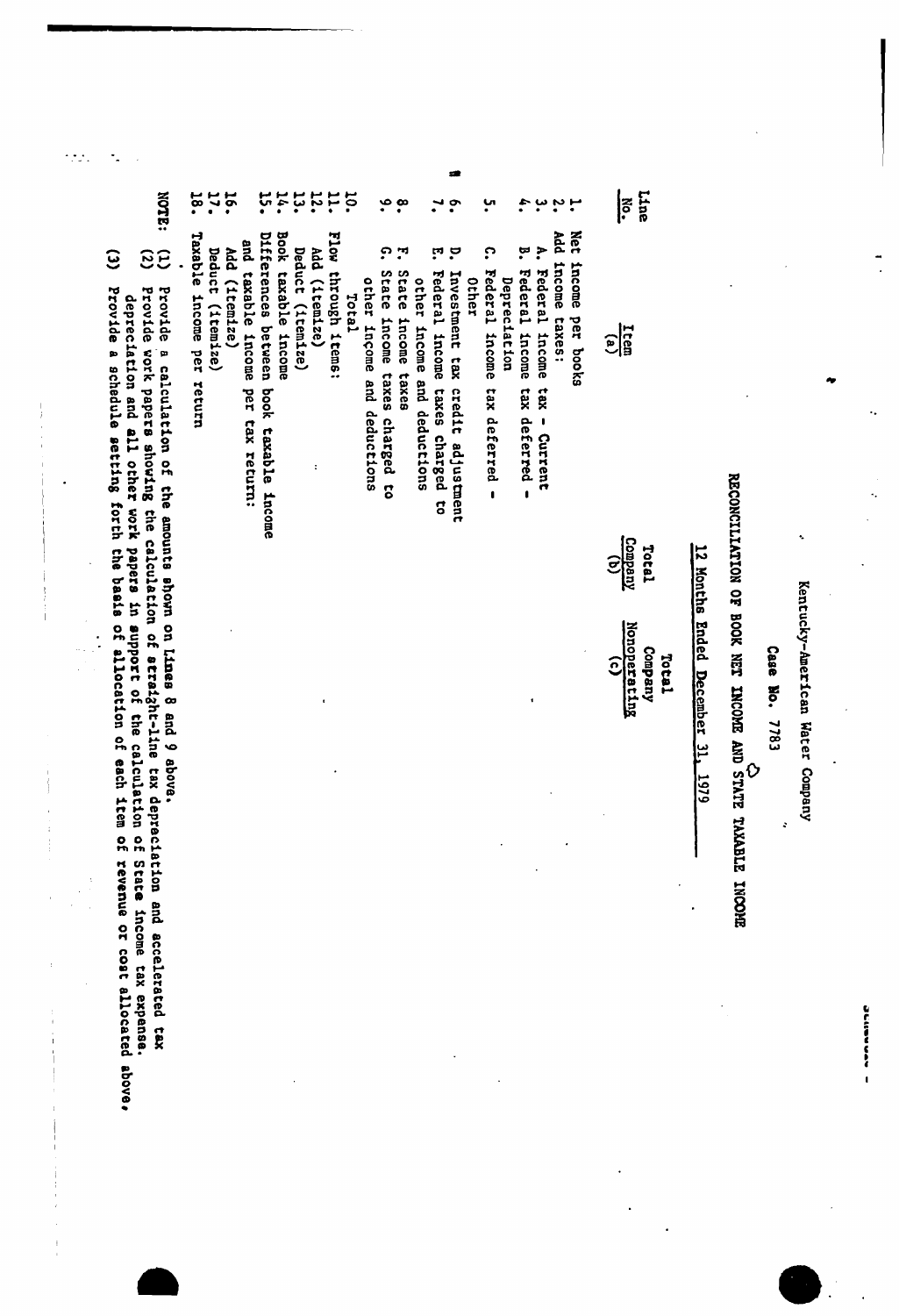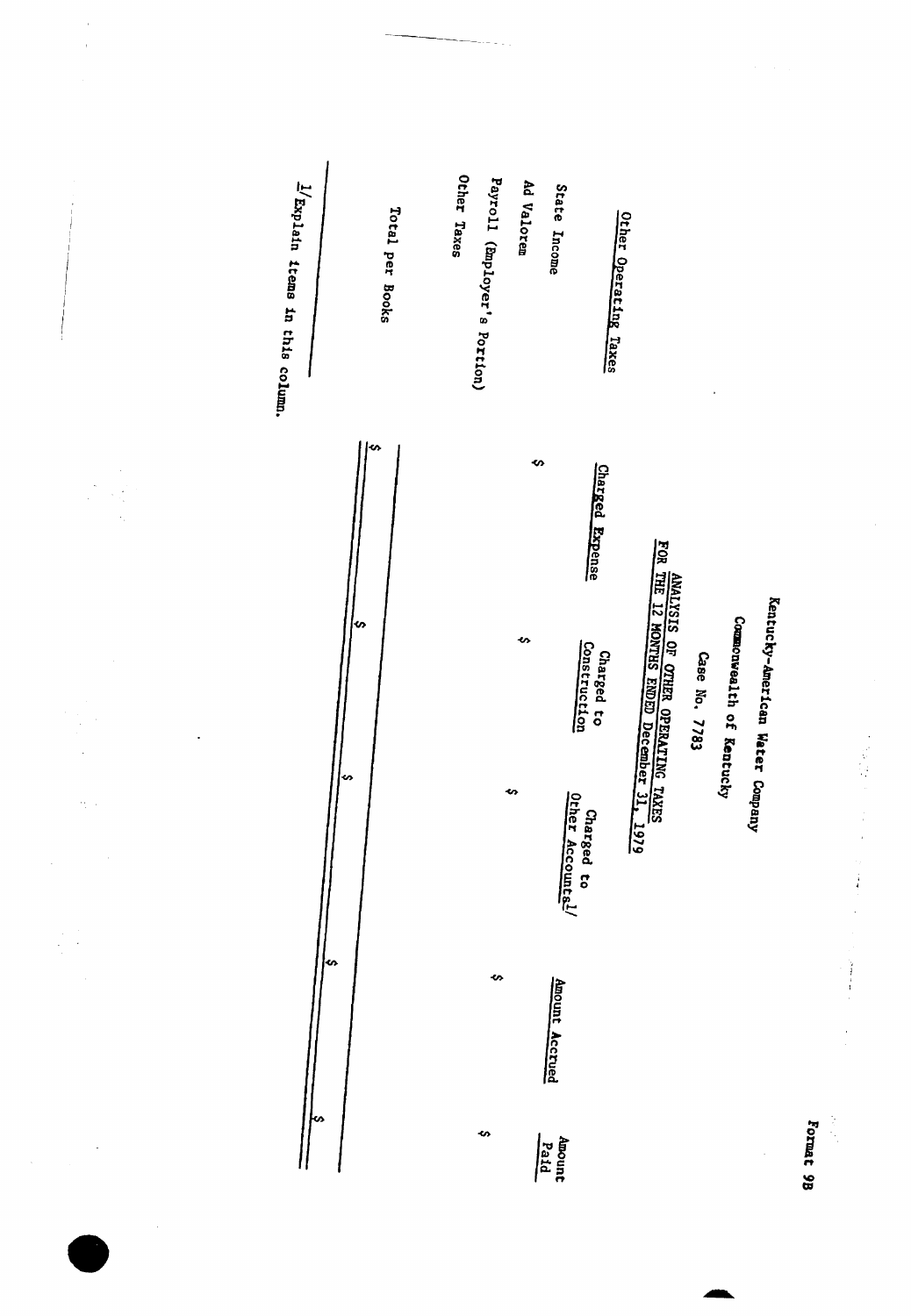|    | 30.<br>$\ddot{\phantom{0}}$<br>18.                                                                                         | 16.                                                                                          | ុះ<br>14.                                                                                    | ដុ<br>12.<br>$\ddot{5}$                                                                                                               | ¤.<br>$\cdot$<br>$\cdot^{\infty}$                                                                                                                                                                                         | $\cdot$<br>$\ddot{\bm{c}}$<br>$\mathbf{v}$                                                         | 4.<br>$\ddot{\phantom{0}}$<br>$\ddot{\cdot}$<br>$\mathbf{r}$                                                                                                                                                                     | Line<br><b>EC.</b>                                                             |                                                                                        |          |                 |                        |
|----|----------------------------------------------------------------------------------------------------------------------------|----------------------------------------------------------------------------------------------|----------------------------------------------------------------------------------------------|---------------------------------------------------------------------------------------------------------------------------------------|---------------------------------------------------------------------------------------------------------------------------------------------------------------------------------------------------------------------------|----------------------------------------------------------------------------------------------------|----------------------------------------------------------------------------------------------------------------------------------------------------------------------------------------------------------------------------------|--------------------------------------------------------------------------------|----------------------------------------------------------------------------------------|----------|-----------------|------------------------|
| ż. | Interest Expense:<br>Per<br>Per<br>001\$<br>001\$<br>of average<br>of average<br>debt outstanding<br>plant investment<br>÷ | Property<br>Per<br>001\$<br>Taxes:<br>5 <sup>o</sup><br>average<br>srose plant<br>in service | Depreciation Expense:<br>Perseciation Expense:<br>of average<br>88028<br>plant<br>in service | Wages and Salaries<br>Total operating expenses excluding depreciation<br>85019<br>operating<br>revenues<br>န္တ<br>a Percentage<br>င်း | Materials<br>Average<br>Materials<br>enta<br>plant<br>materials and supplies<br>in service, both on an end-of-period basis<br>and Supplies<br>pue<br>supplies as a<br>percentage of<br>per 1000 gallons of water<br>81038 | Operating<br>Average<br>Average<br>Expenses Per:<br>Iumber of customers<br>1000 gallons water sold | Operating Expenses as a Percentage of:<br>Gross operating revenues (Include uncollectibles)<br><b>Gross</b><br>Total<br>Suragrus<br>operation 6 maintenance expenses (excluding<br>plant in service (end-of-period)<br>operation | <b>Ltem</b><br>$\binom{a}{b}$                                                  |                                                                                        |          |                 |                        |
|    | $\boldsymbol{\theta}$                                                                                                      |                                                                                              |                                                                                              | ♦                                                                                                                                     |                                                                                                                                                                                                                           |                                                                                                    | depreciation)<br>$\bullet$                                                                                                                                                                                                       | 영어                                                                             | <b>TEST</b><br>COMPARATIVE<br><b>YEAR</b><br><b>TVE OPERATIVG S</b><br>ENDING December | Case No. | Commonwealth of | Kentucky-American Wate |
|    |                                                                                                                            |                                                                                              |                                                                                              |                                                                                                                                       |                                                                                                                                                                                                                           |                                                                                                    |                                                                                                                                                                                                                                  | $\frac{4}{120}$                                                                | Decembe;<br>۳                                                                          | 7783     | Kentucky        |                        |
|    |                                                                                                                            |                                                                                              |                                                                                              |                                                                                                                                       |                                                                                                                                                                                                                           |                                                                                                    |                                                                                                                                                                                                                                  | $\widehat{E}$                                                                  | <b>NATISTICS</b><br><u>1979</u>                                                        |          |                 | T Company              |
|    |                                                                                                                            |                                                                                              |                                                                                              |                                                                                                                                       |                                                                                                                                                                                                                           |                                                                                                    | ÷                                                                                                                                                                                                                                | $\frac{25}{9}$                                                                 |                                                                                        |          |                 |                        |
|    |                                                                                                                            |                                                                                              |                                                                                              |                                                                                                                                       |                                                                                                                                                                                                                           |                                                                                                    |                                                                                                                                                                                                                                  | $\frac{1}{25}$                                                                 |                                                                                        |          |                 |                        |
|    |                                                                                                                            |                                                                                              |                                                                                              |                                                                                                                                       |                                                                                                                                                                                                                           |                                                                                                    |                                                                                                                                                                                                                                  | rest<br><u>vear</u><br>(g)                                                     |                                                                                        |          |                 |                        |
|    |                                                                                                                            |                                                                                              |                                                                                              |                                                                                                                                       |                                                                                                                                                                                                                           |                                                                                                    |                                                                                                                                                                                                                                  | <b>Since</b><br>Net Change<br>Prior Year<br>Decrease<br>(h)<br>Increase<br>hth |                                                                                        |          |                 |                        |

 $\frac{1}{\sqrt{2}}\sum_{i=1}^n\frac{1}{\sqrt{2}}\sum_{i=1}^n\frac{1}{\sqrt{2}}\sum_{i=1}^n\frac{1}{\sqrt{2}}\sum_{i=1}^n\frac{1}{\sqrt{2}}\sum_{i=1}^n\frac{1}{\sqrt{2}}\sum_{i=1}^n\frac{1}{\sqrt{2}}\sum_{i=1}^n\frac{1}{\sqrt{2}}\sum_{i=1}^n\frac{1}{\sqrt{2}}\sum_{i=1}^n\frac{1}{\sqrt{2}}\sum_{i=1}^n\frac{1}{\sqrt{2}}\sum_{i=1}^n\frac{1}{\sqrt{2}}\$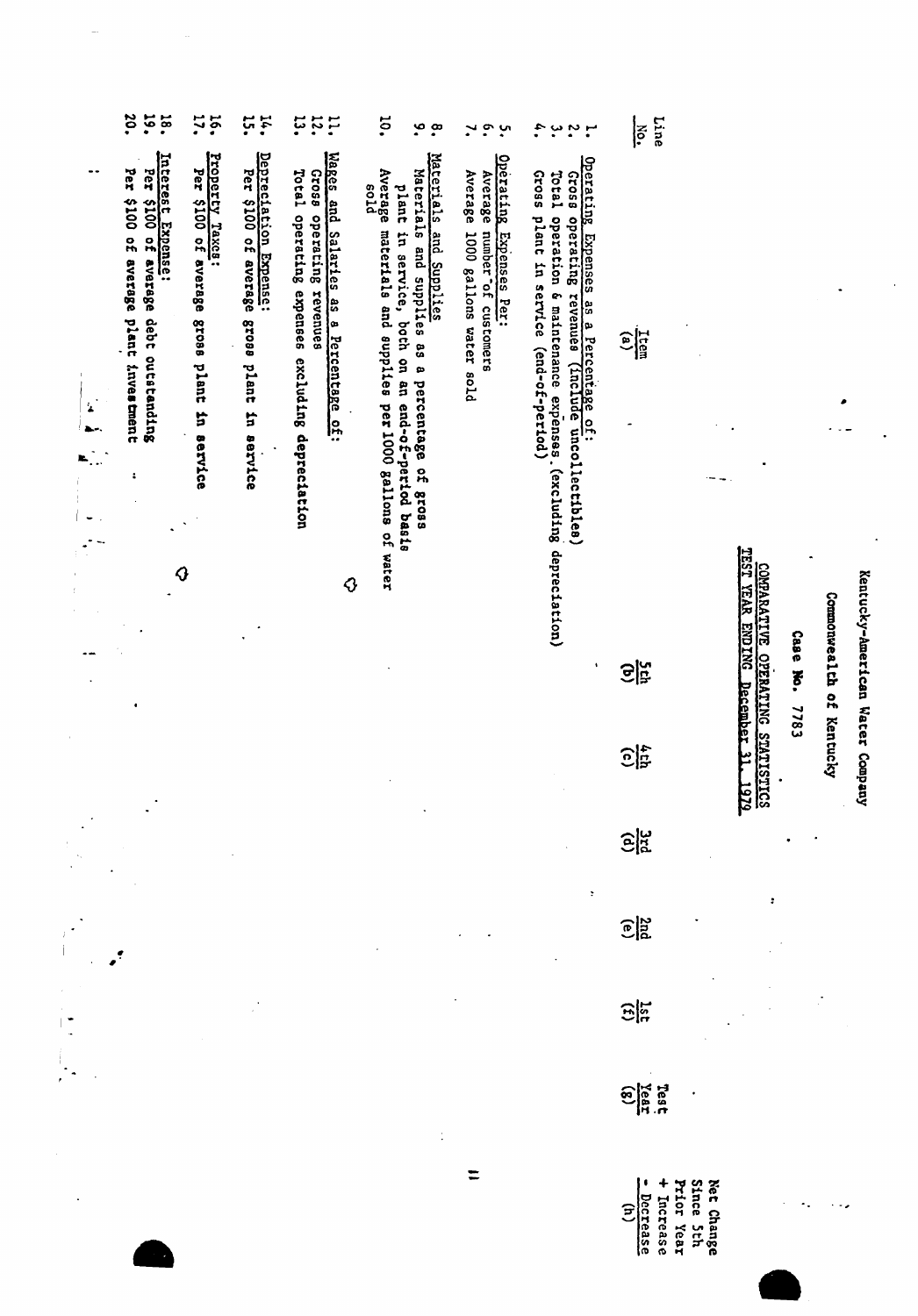$\mathbb{R}^{\frac{1}{2}}$ 

 $\cdot$ 

 $\sim$ 

 $\hat{\mathcal{L}}$  $\mathbb{R}^2$ 

 $\mathbb{R}^2$ 

 $\frac{1}{\frac{1}{\sqrt{2}}}\sum_{i=1}^{n} \frac{1}{\sqrt{2}}\left(\frac{1}{\sqrt{2}}\right)^2$ 

 $\frac{1}{1}$ 

 $\ddot{\phantom{a}}$ 

 $\sim$   $\mu$  .

 $\sim 10$ 

 $\ddot{\mathcal{L}}$ 

# Kentucky-American Mater Company

# Case No. 7783

J.

# ANALYSIS OF ADVERTISING<br>FOR THE TEST YEAR ENDING December 31, 1979

| Line<br><u>No.</u> | Item<br>(a)<br>÷                                | <b>Sales</b><br>Advertising<br>(b) | Institutional<br>Advertising<br>(c) | Rate<br>Case<br>$\overline{(d)}$ | Total<br>(e) |  |
|--------------------|-------------------------------------------------|------------------------------------|-------------------------------------|----------------------------------|--------------|--|
| 1.                 | Newspapers and periodicals                      |                                    |                                     |                                  |              |  |
| 2.                 | Booklets and pamphlets                          |                                    |                                     |                                  | $\bullet$    |  |
| 3.                 | <b>Bill inserts</b>                             |                                    |                                     |                                  |              |  |
|                    | 4. Displays, exhibits, posters,<br>and placards |                                    |                                     |                                  |              |  |
| 5.                 | Motion pictures                                 |                                    |                                     |                                  |              |  |
| 6.                 | Radio                                           |                                    |                                     | ٠                                |              |  |
| 7.                 | $\mathbf{I}$<br>Television                      | ٠                                  |                                     |                                  |              |  |
| 8.                 | Salaries and wages                              |                                    |                                     |                                  |              |  |
| 9.                 | Other advertising                               |                                    |                                     |                                  | ♦            |  |
| 10.                | Other expenses                                  |                                    |                                     |                                  |              |  |
| 11.                | Total                                           |                                    |                                     |                                  | $\sim$       |  |

 $\bar{L}$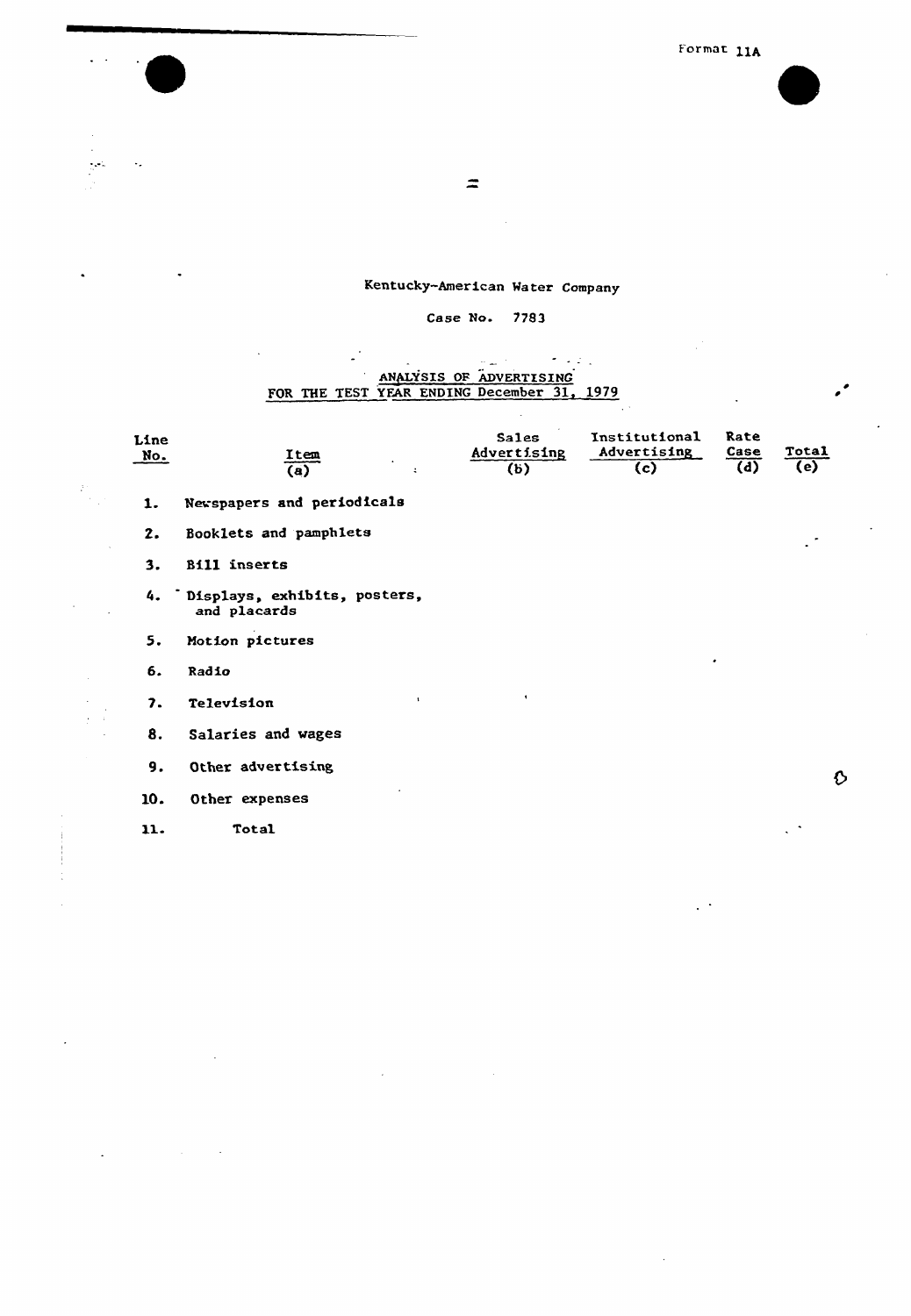



 $\mathbb{R}^N$ 

Q.

 $\ddot{\phantom{0}}$ 

 $\hat{\boldsymbol{\gamma}}$ 

 $\ddot{\phantom{a}}$ 

# Kentucky-American Mater Company

والمراسل والمدير الوسطاط

 $\overline{\phantom{a}}$ 

 $\mathcal{A}$ 

 $\hat{\rho}$ 

 $\bar{\beta}$  $\ddot{\phantom{a}}$ 

 $\dot{\zeta}$ 

「この家族のこと

# Case Number 7783

# 930 - Miscellaneous General Expense FOR THE TEST YEAR ENDING December 31, 1979

| Line<br>No.         | Description<br>(a)                         | Amoun<br>(b) |
|---------------------|--------------------------------------------|--------------|
| 1.                  | Preliminary surveys, plans, investigations |              |
| 2.                  | Purchase of employees service emblems      |              |
| 3.                  | Membership fees and dues                   |              |
| 4.                  | Directors' fees and expenses               |              |
| 5.                  | Printing Annual Report                     |              |
| 6.                  | Other items (itemize)                      |              |
| 7.                  |                                            |              |
| $\sim$ $\sim$<br>8. | .F                                         |              |
| 9.                  | Total                                      |              |
|                     |                                            |              |
|                     |                                            |              |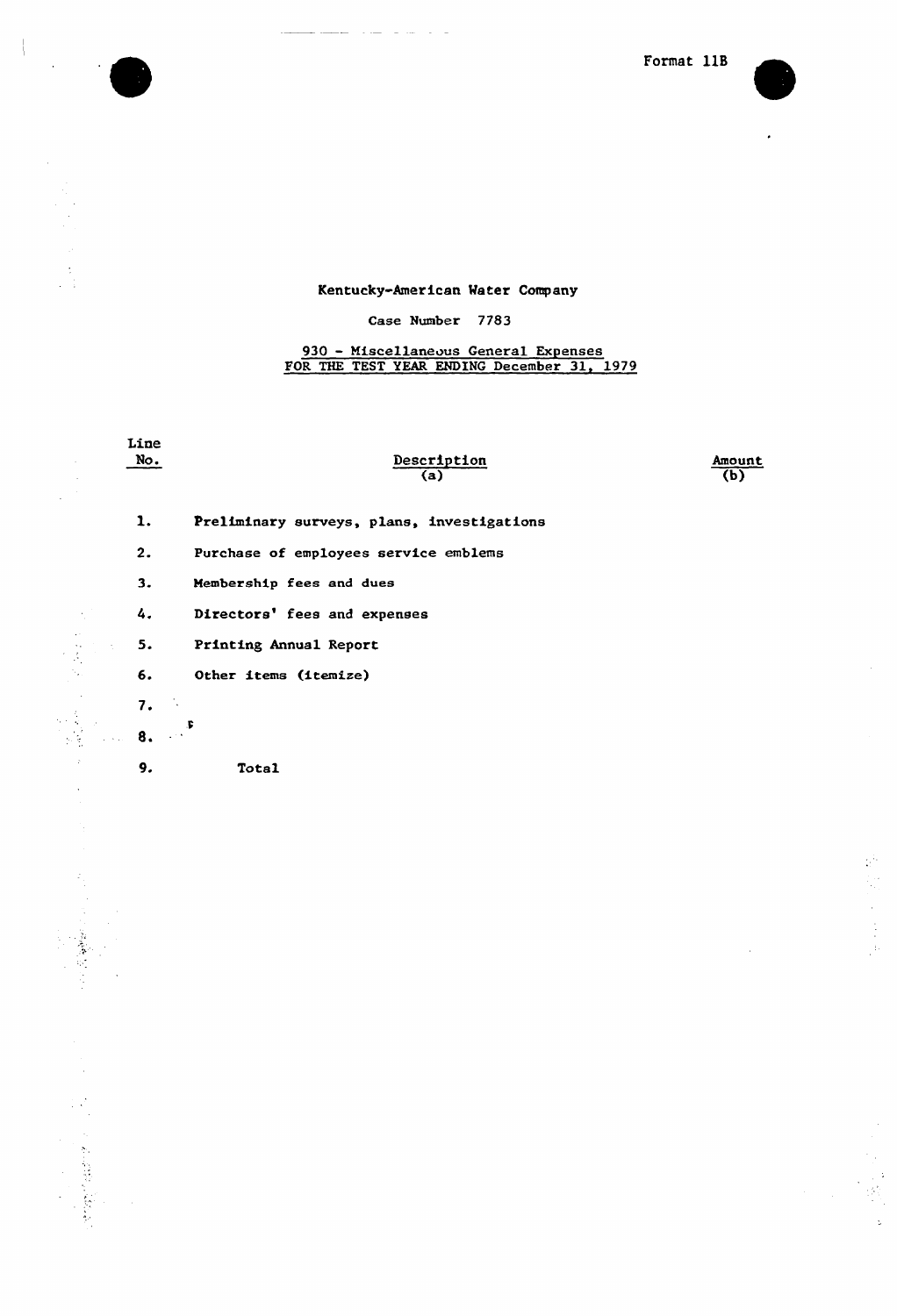Format 11D

# Kentucky-American Mater Company

 $\ddot{\phantom{a}}$ 

## Case Number 7783

 $\mathbf{r}$ 

### $\omega$  .  $\mathcal{L}_{\mathcal{A}}$ ACCOUNT NO. 426 - MISCELLANEOUS INCOME DEDUCTIONS INCLUDED IN OPERATING EXPENSES FOR THE TEST YEAR ENDING December 31, 1979

Líne  $\frac{No.}{\ }$ 

 $\mathcal{L}_{\mathbf{a}^{\prime},\mathbf{a}^{\prime},\mathbf{c}^{\prime}}$ 

 $\mathcal{L}_{\mathcal{A}}$  $\frac{1}{2}$  $\frac{1}{2} \cdot \frac{1}{2}$  $\mathcal{I}_2$ 

 $\frac{1}{2}$ 

 $\ddot{\phantom{a}}$ 

 $\frac{\text{Item}}{(a)}$  Amount (b)

- Contributions (a)  $\mathbf{1}$ .
- $2.$ Membership fees and dues (a)

 $3.$ Abandoned construction projects

- 4. Other (itemize)
- $5.$ Total

(a) Detail attached